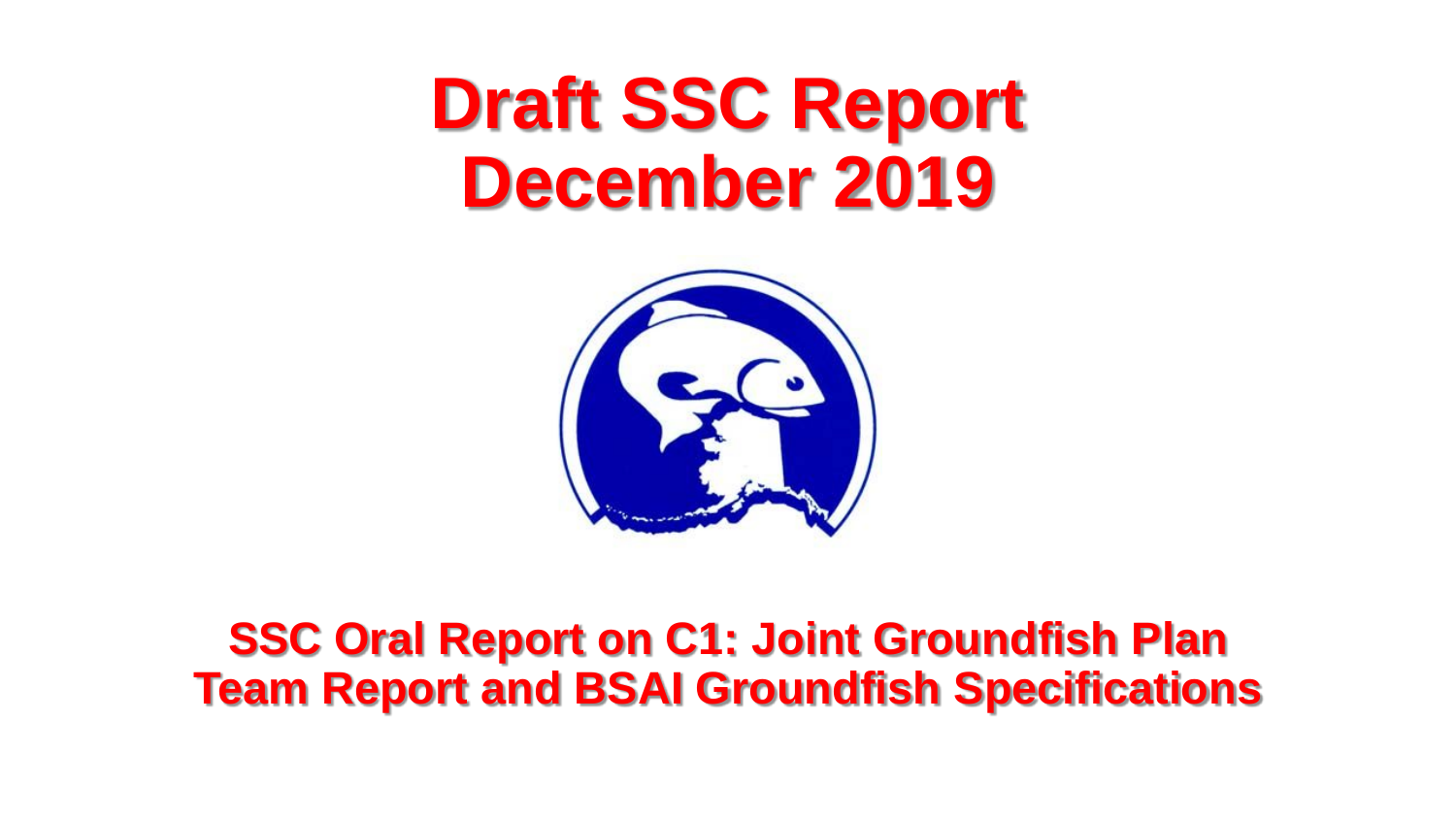# BSAI/GOA - Ecosystem Status Reports

- The **unusually high temperatures in the EBS and the GOA are of great concern**
- There is increased need for information about the effects of climate on the carrying capacity of the EBS and GOA marine ecosystem
- The *SSC strongly recommends* **annual surveys**, not only for **groundfish**, but **also for zooplankton in both the EBS and the GOA**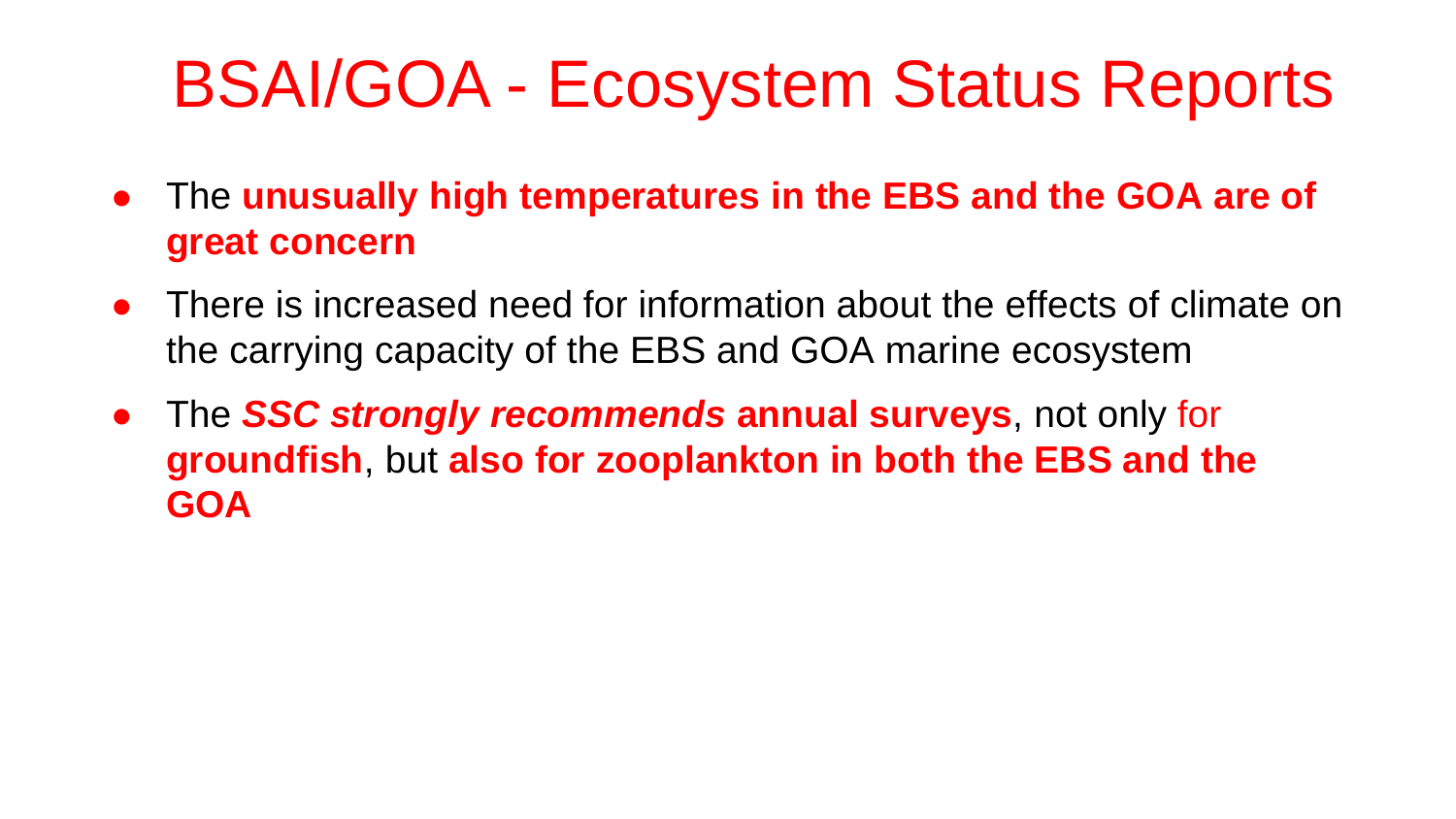# BSAI/GOA - Ecosystem Status Reports

- **In the EBS, large zooplankton were scarce in 2019**
- **High mortality rates of gray whales and ice seals in the EBS are of concern**. There are also **declines in other benthic species** (e.g., northern rock sole, yellowfin sole, Tanner crab, red king crab). In toto, **these declines may be signaling a decrease in benthic productivity**
- **Changes in foodweb structure and carrying capacity are of particular concern in the NBS** because of the major increase in Pacific cod biomass there
- **A number of species** (e.g., many flatfishes and rockfishes) are *declining in the GOA*, as well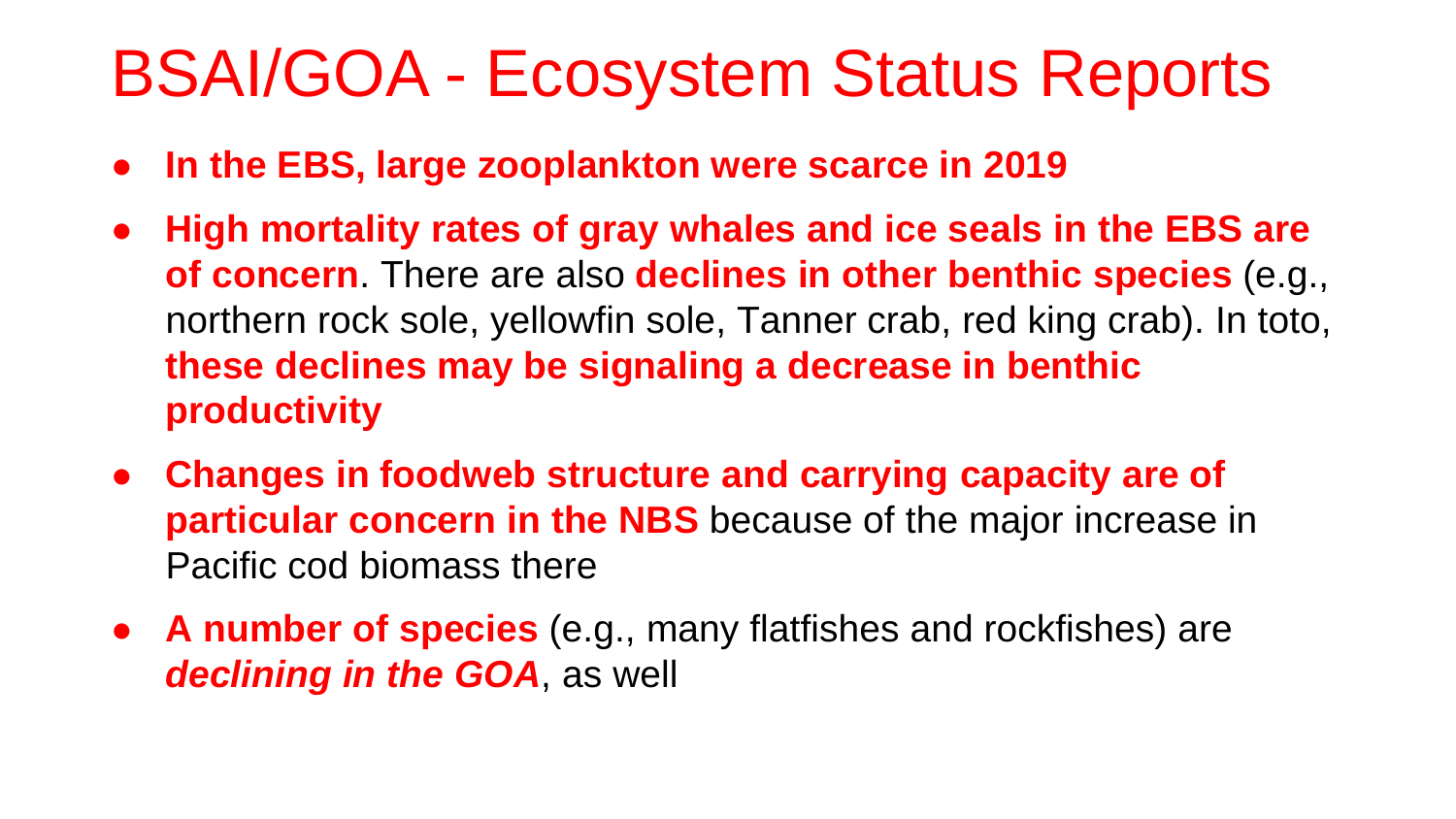### BSI/GOA - Ecosystem Status Reports

- The SSC *appreciates* the addition of the new section on sea ice in the EBS
- The SSC *recommends* efforts to add information about Harmful Algal Blooms
- The SSC **supports** attempts to use VAST models for understanding the distributions and abundances of zooplankton through time
- The SSC appreciates the integrated seabird section; it provides an excellent overview and spurred valuable collaborations among the contributors
- In both the EBS and GOA, the utility of a number of the human dimension indicators would be improved with the addition of spatial considerations on scales relevant to communities, as well as efforts to connect community changes to fishing and fisheries
- The SSC *strongly supports* new 4-page versions of the ESRs aimed at conveying information to the general public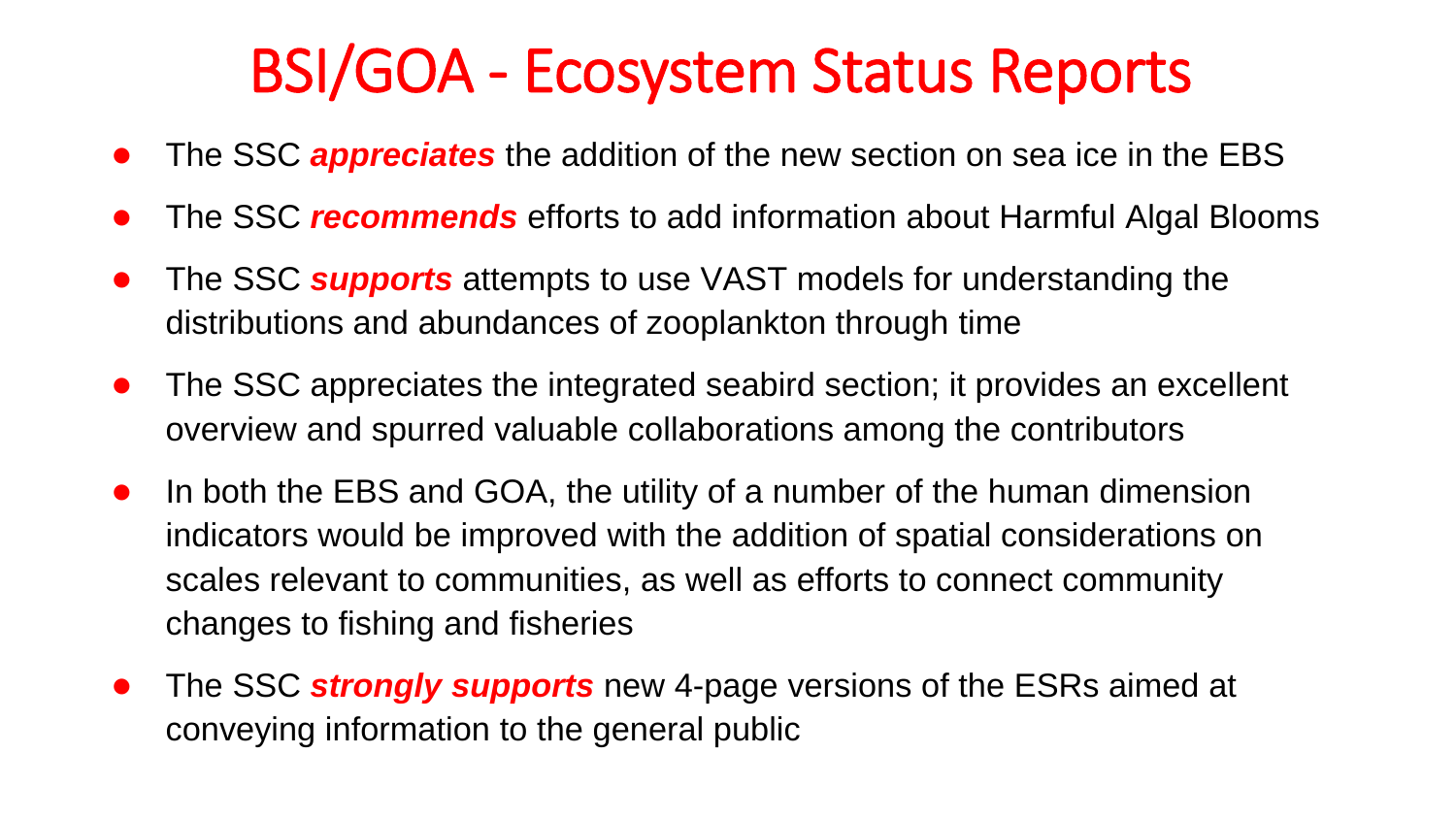#### **From the Dec 2018 SSC Minutes:**

- The SSC notes that the buffer between ABC and OFL is intended to reflect scientific uncertainty
- Adjustments from the maximum ABC are used to address uncertainty and risk that is not already accounted for in the assessment, Tier system and associated harvest control rules
- Reductions from the maximum ABC are intended to be an infrequent action prompted by extraordinary circumstances, or considerable uncertainty, in attempt to respond to substantial unquantified risk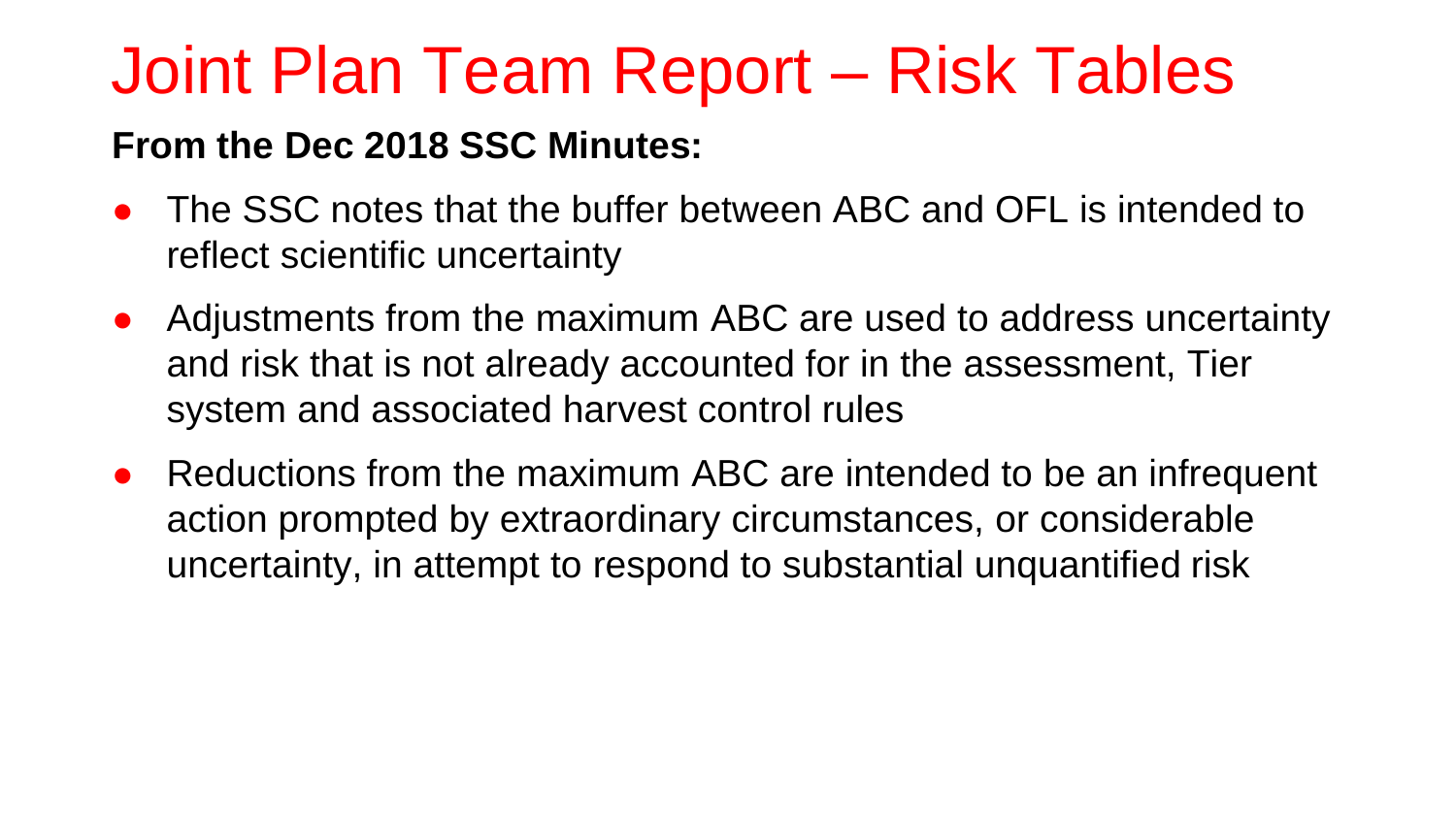#### **From the Dec 2018 SSC Minutes:**

- The risk table approach includes four increasing levels of concern crossed with four types of contributing factors: (1) assessment, (2) population dynamics, (3) ecosystem and (4) concerns related to fishery/resource-use performance that may indicate anomalous biological conditions
- The SSC did not request this approach in order to add new reasons for adjusting from the maximum ABC, but to better describe the rationale when such changes are warranted
- This framework is intended to clarify the basis for any potential reduction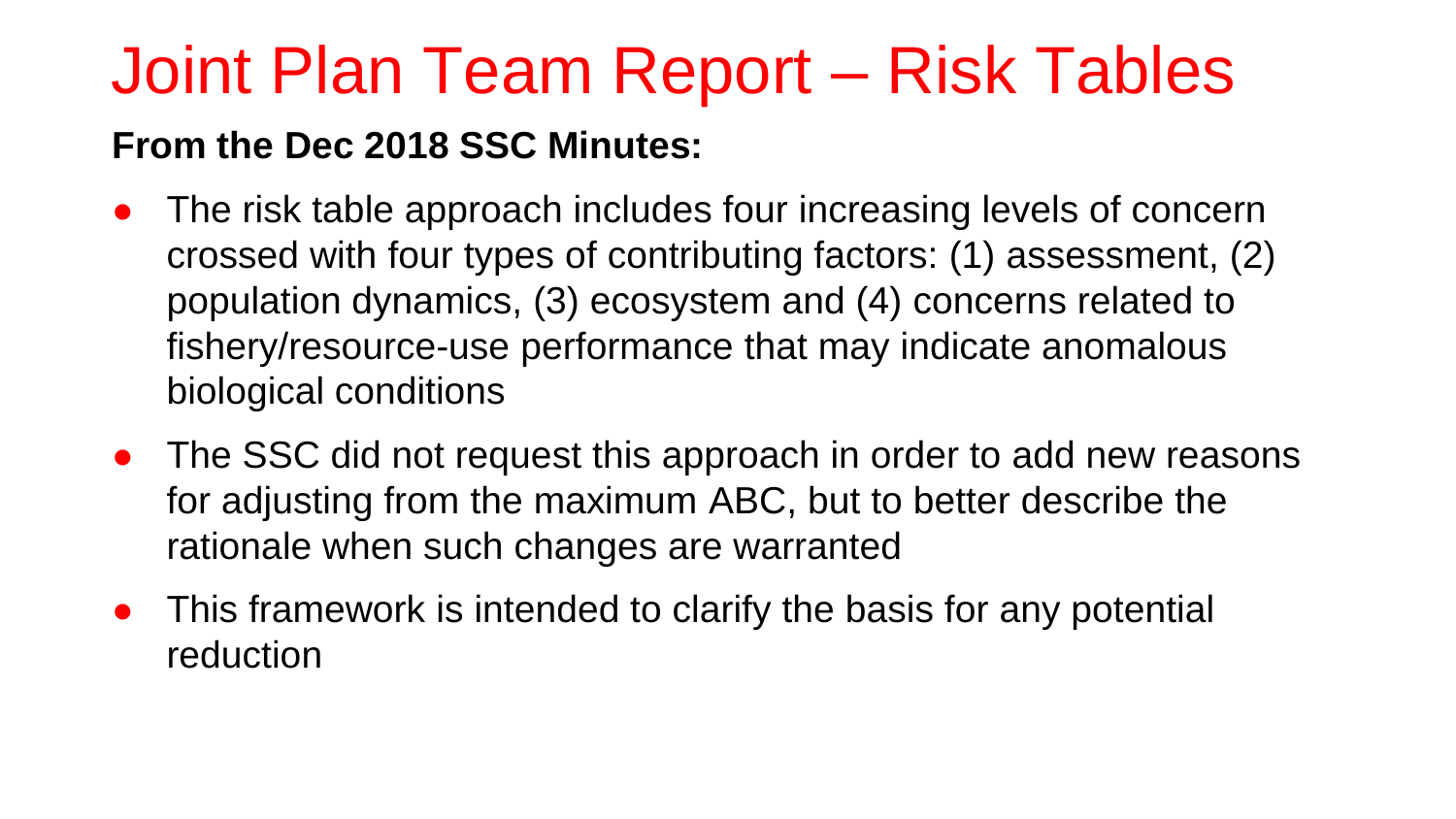- **•** The SSC **endorsed** the Teams' request that the authors continue to fill out the risk tables for all full assessments
- The SSC will continue to review and approve all ABCs and OFLs but *welcomes* recommendations from the authors and the Teams regarding adjustment from maxABC in response to concerns reflected in the risk tables
- The SSC recommends removing the overall risk scores in the tables as these provided no additional information relative to ABC-setting and seemed to cause confusion
- The SSC requests that the table explanations (e.g., description of what the scores mean) be included in all the assessments which include a risk table for completeness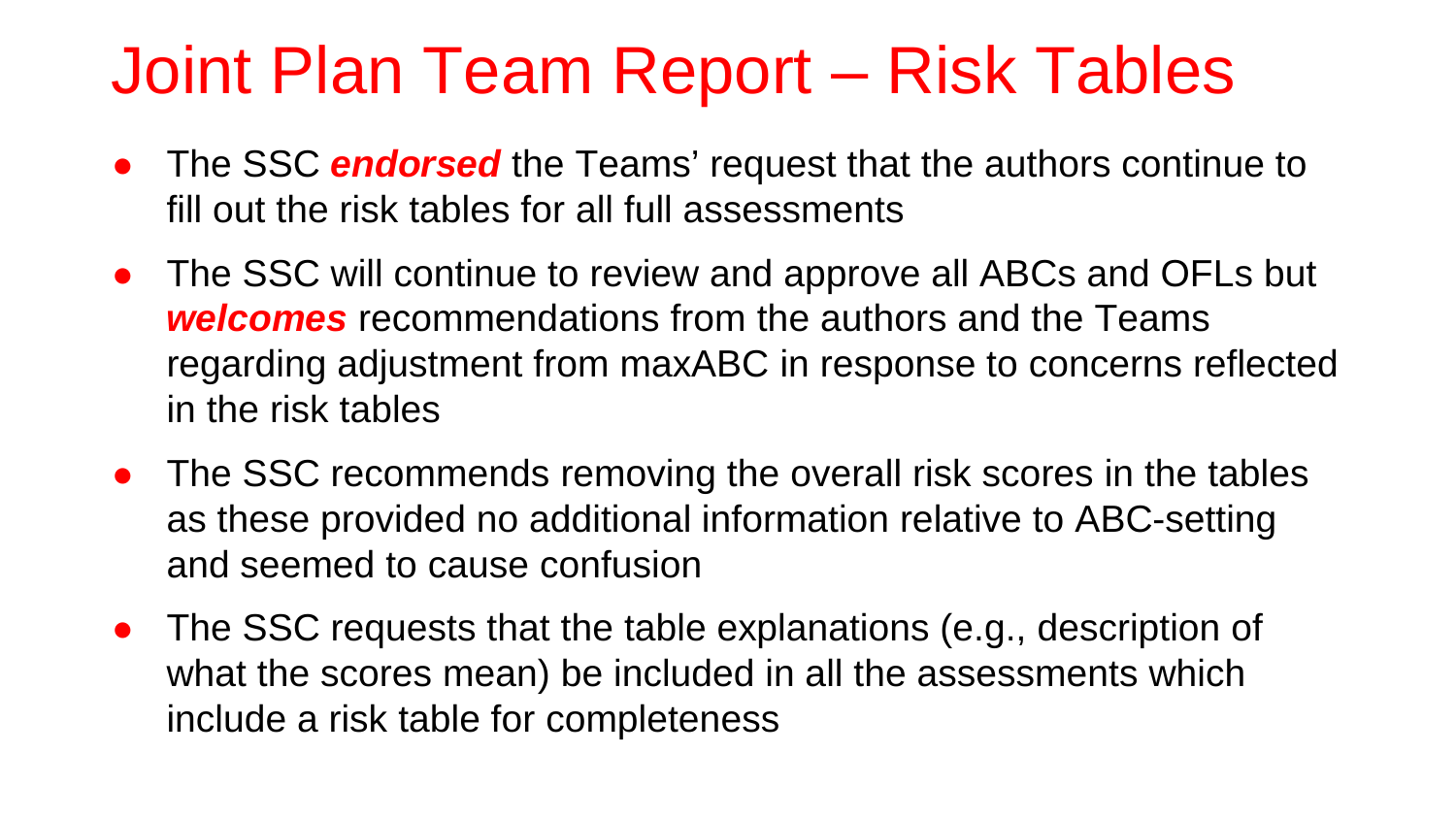- The SSC considered the suggestion, provided during public testimony, that the numerical scoring approach be replaced with more qualitative descriptions. We *recommend* continuing with the current risk ranking approach.
- The SSC notes that the risk tables provide important information beyond ABC-setting which may be useful for both the AP and the Council and *welcomes* feedback to improve this tool going forward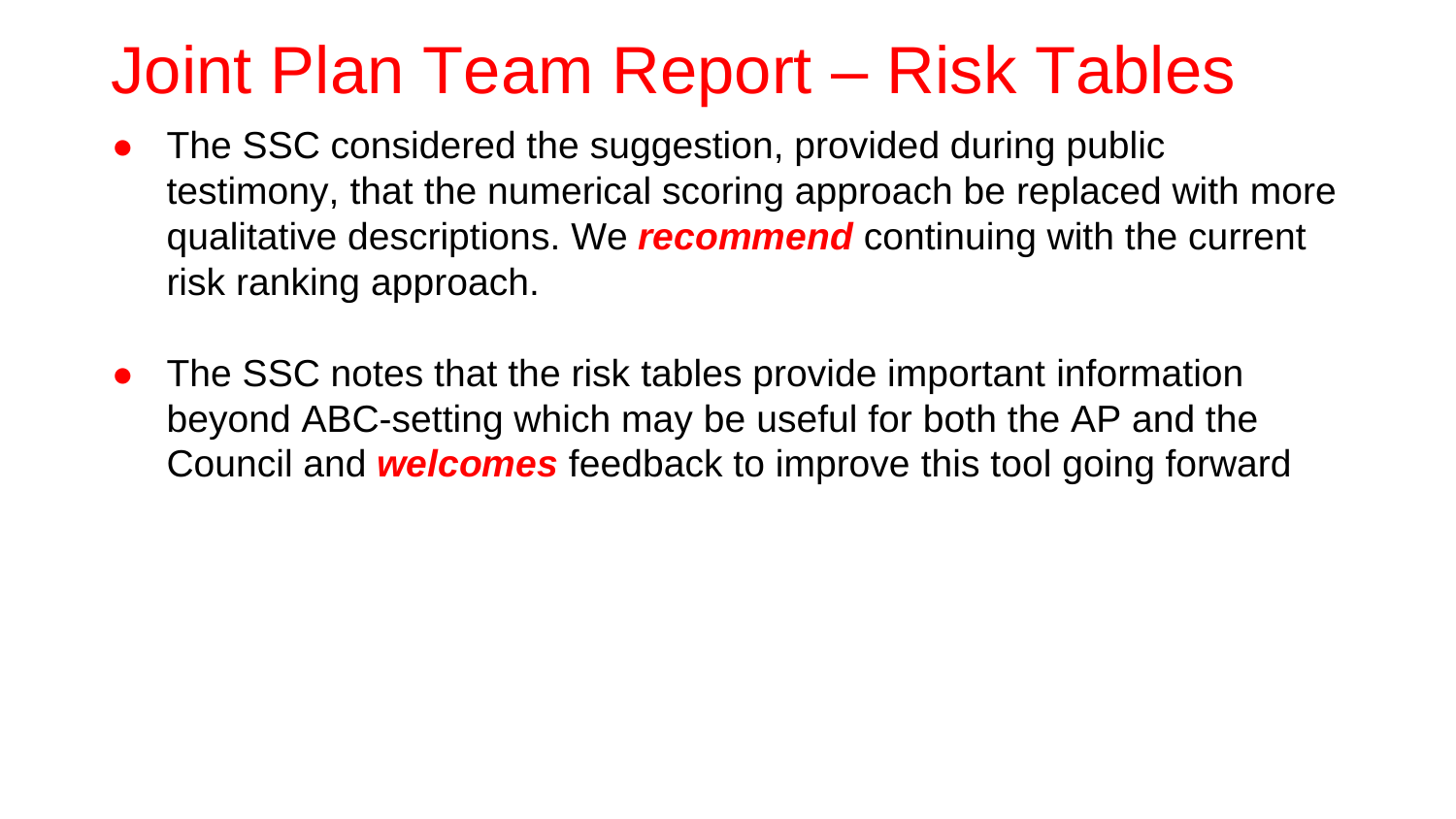# Joint Plan Team Report - Economic SAFE Report

- The JPT noted that, due to delays in the arrival of finalized data, the catch share performance metrics and community section will no longer be included in the Economic SAFE
- The SSC *requests* that the Economic SAFE authors provide a plan for the reporting and review schedule for that information, given the National Standard 2 guidelines that each SAFE report should contain pertinent economic, social, and community information
- The SSC *requests* a more complete reporting of crew employment and income data for Alaska communities in particular in future versions of the document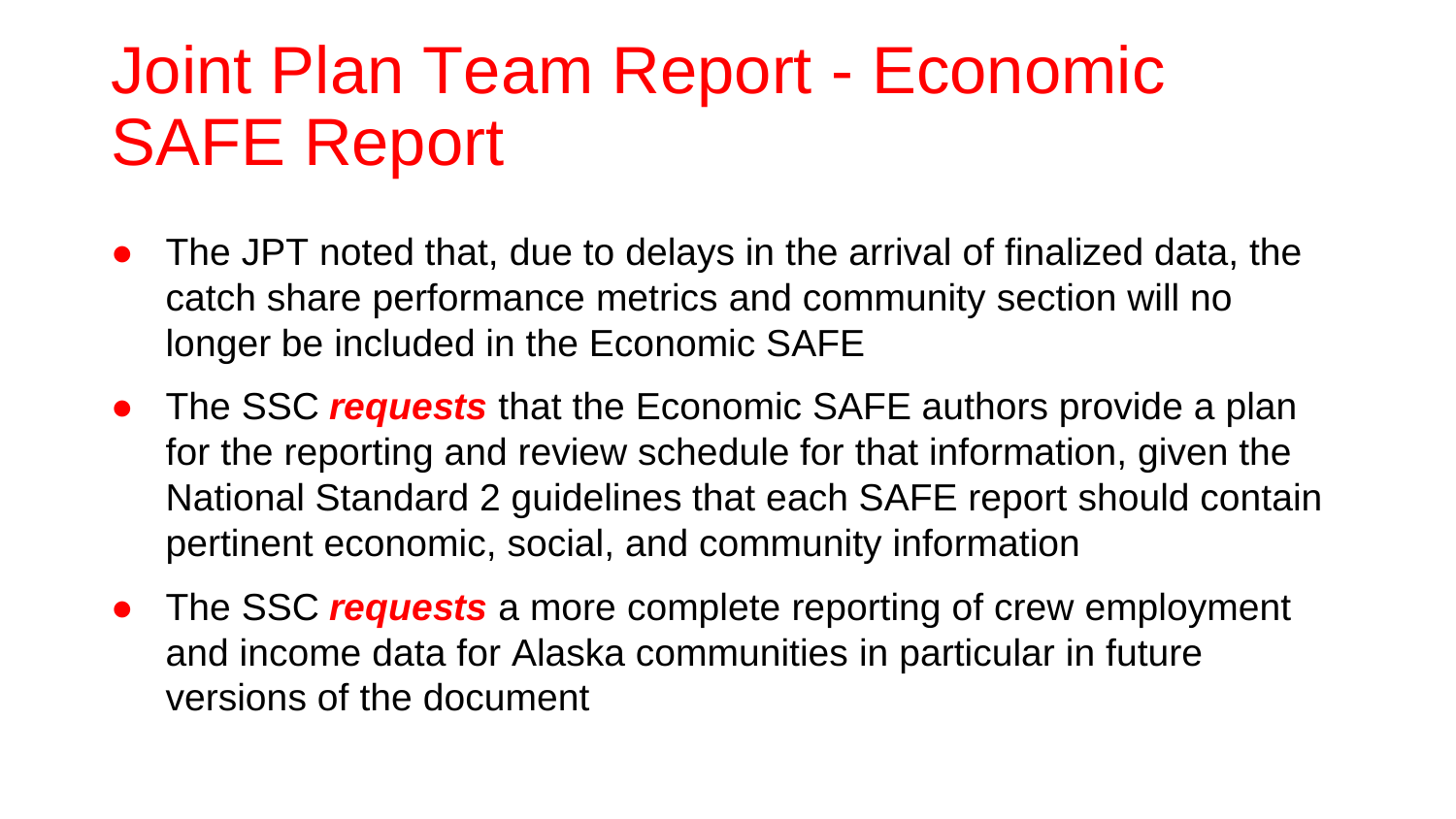### BSAI Groundfish Specifications

- No stocks were subject to overfishing in 2019
- No stocks with reliable biomass reference points (all Tier 3 and above stocks) are overfished or approaching an overfished condition
- SSC recommended OFLs and ABCs differed from the BSAI GPT for only three BSAI stocks:
	- Sablefish 2020/2021 OFLs (Alaska-wide) and ABCs
	- EBS pollock 2020/2021 OFLs and ABCs from Model 16.2
	- EBS cod 2020/2021 OFLs from Model 19.12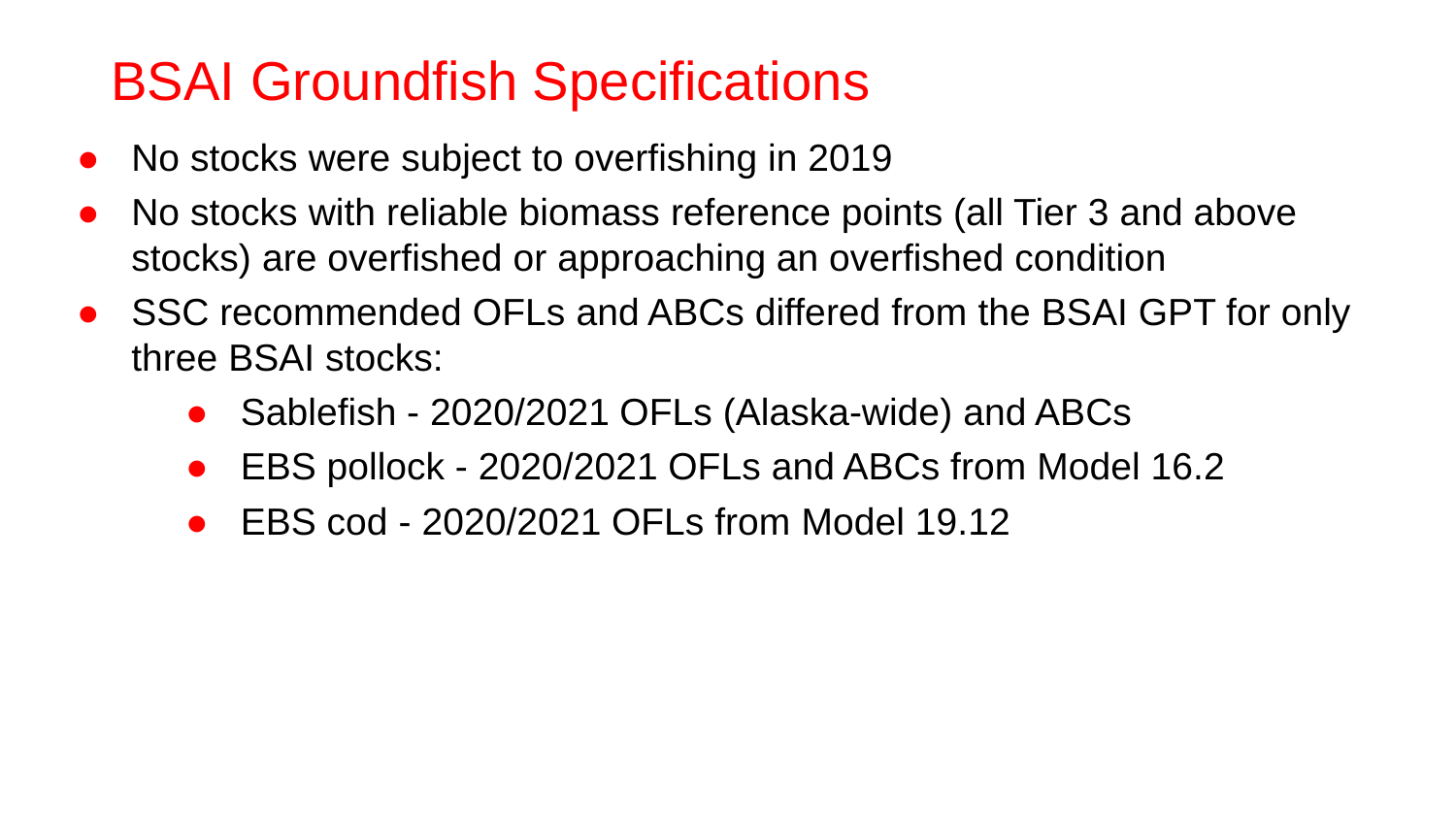### **Sablefish**

- The SSC *supports* the author and PTs choice of model 16.5
- The SSC **agrees** that a reduction from the maximum ABC was merited
- The SSC *disagrees* with the authors' and PT's approach which basically applied a constant fishing mortality rate from 2019 to arrive at the ABC reduction for 2020
- The SSC *recommends* a 25% stair step approach that resulted in a 50% reduction to the maxABC on the basis of multiple concerns:
	- Uncertainty in the size of the 2014 and 2016 year class
	- Concerns over potentially high fishing mortality on the current spawning biomass
	- Environmental effects due to the recent warm waters in the GOA
- The SSC *accepted* the author and JPT's recommended sub-area partitions of the ABC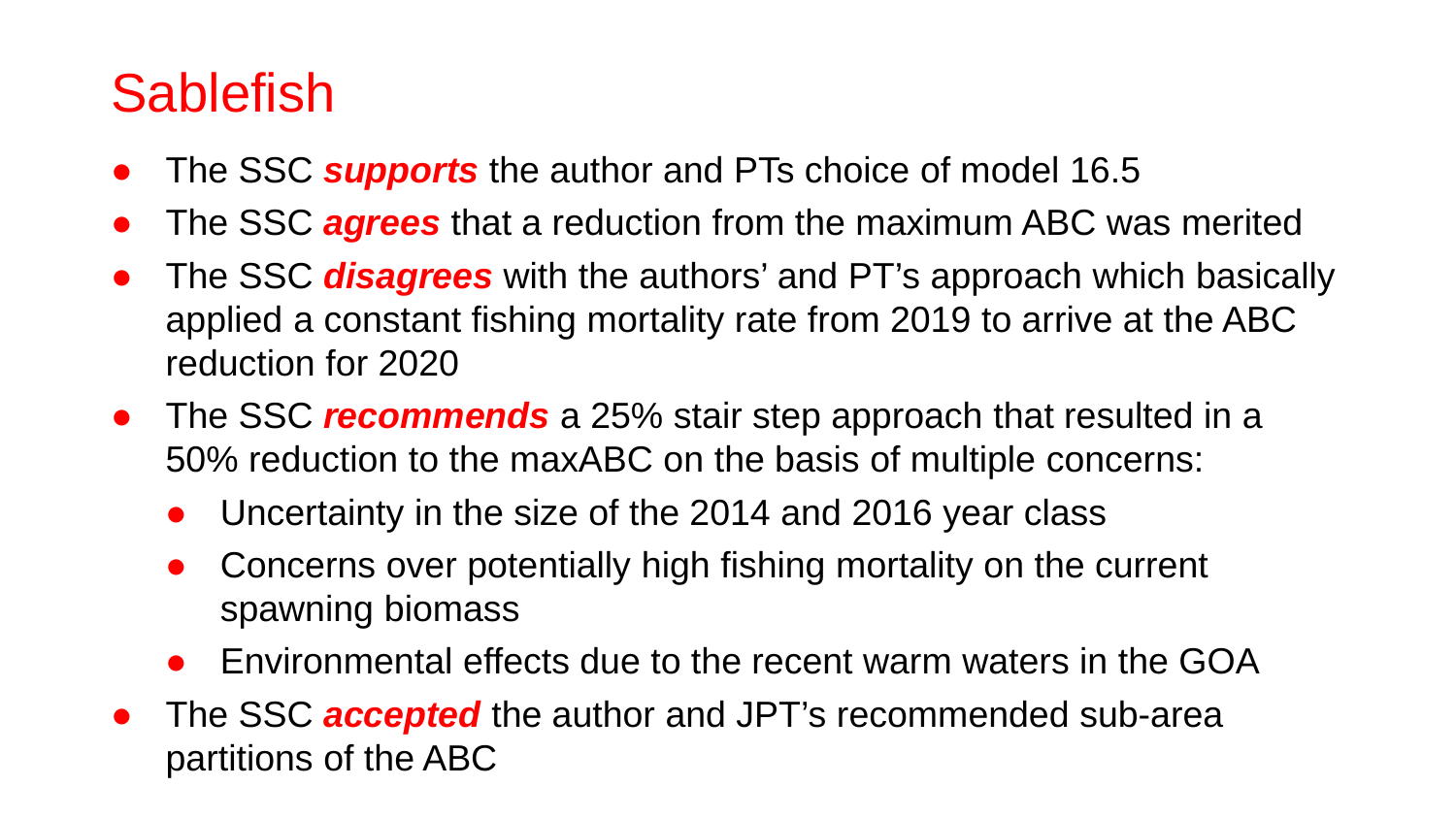## Sablefish

- The author provided an evaluation of the history of combining the OFLs, and the SSC discussed OFL specifications
- NS1 status determinations are conducted at the Alaska-wide level
- The best scientific information available supports an Alaska-wide stock designation
- For these reasons, **the SSC** *recommends* **adoption of a single combined area OFL for sablefish**
- Sub-area ABCs would remain status quo
- The SSC *recommends* that the Council consider other spatial management approaches to address bycatch concerns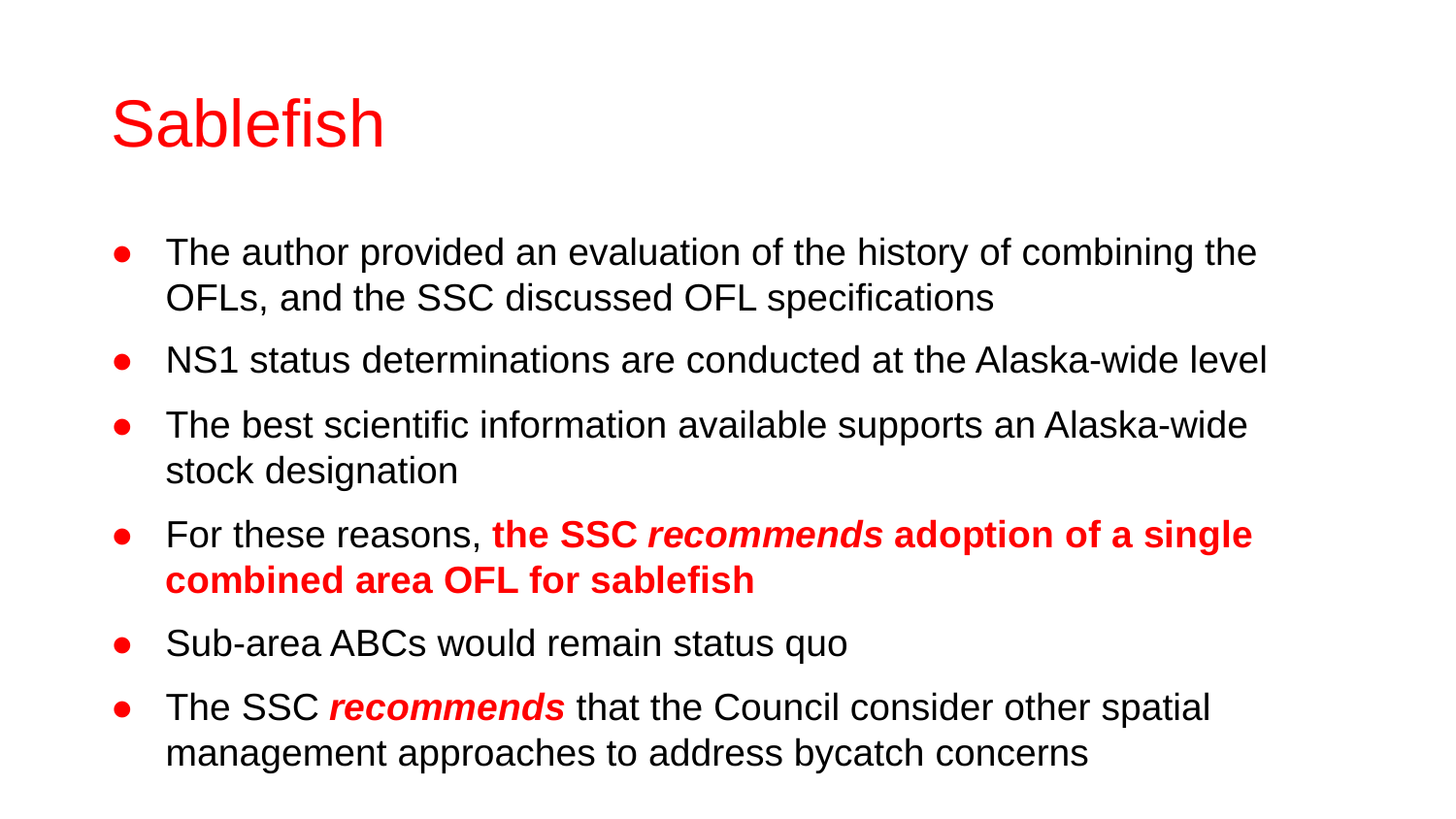### **Sablefish**

#### SSC Comments to the Authors:

- The SSC requests further refinements to the stock assessment including the new apportionment analysis for next year
- The SSC requests exploration of time-varying selectivity and exploration of age-varying natural mortality
- The SSC commends the authors for the development of the ecosystem and socioeconomic profile (ESP) and encourages the authors to explore the mechanisms underlying the recent strong year classes
- The SSC recommends that the coefficients determining the degree of whale depredation be re-evaluated in the near future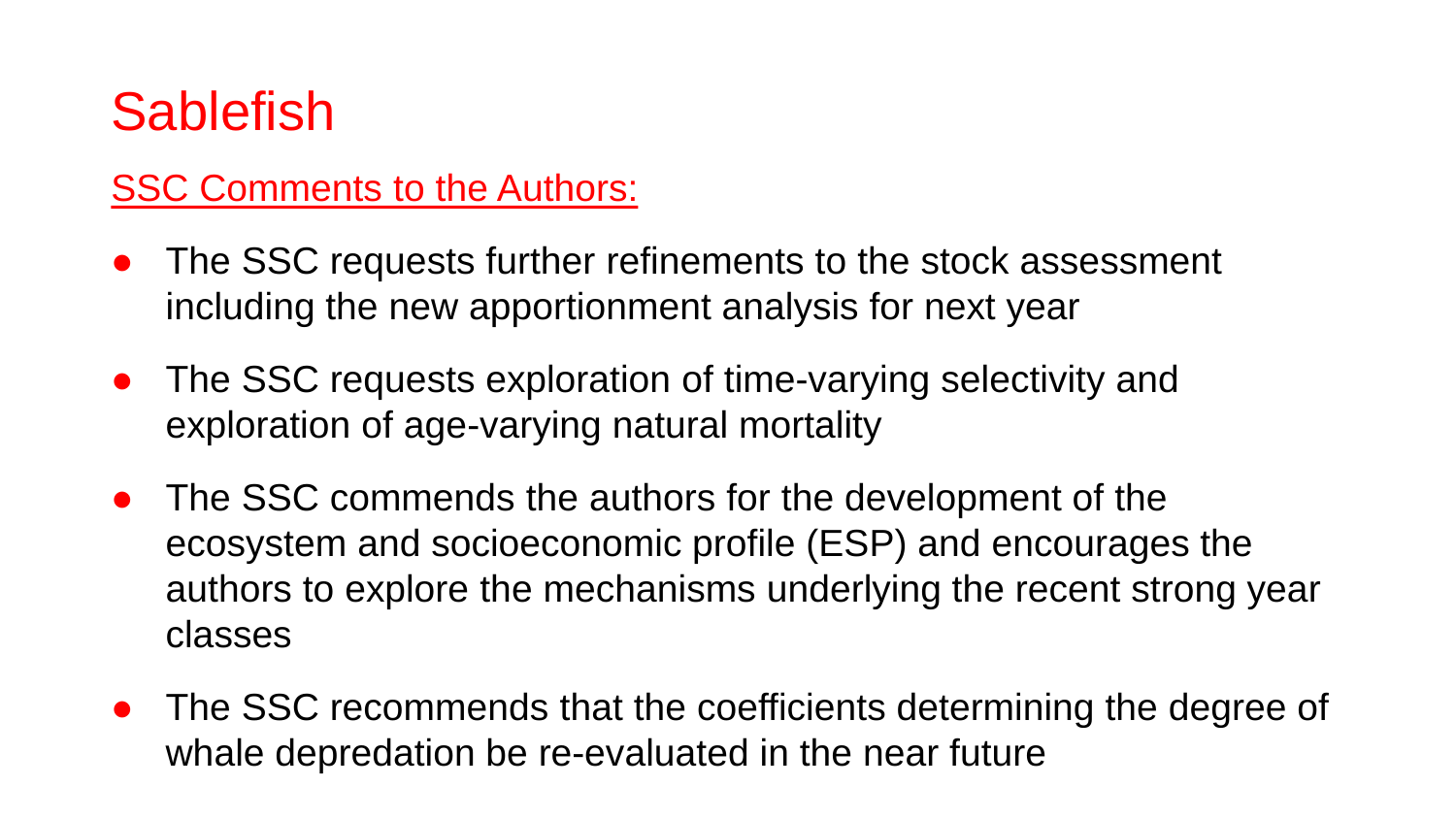### EBS Pollock

- The SSC *supports* model 16.2 (differing from the author and PT), which included a model-based bottom trawl index accounting for increased abundance in the Northern Bering Sea, outside the standard survey area
- Results indicate a declining stock at least through 2021
- The SSC *supports* estimation of OFL using Tier 1
- This stock is classified as Tier 1, but in recent years the maximum ABC has been based on the Tier 3 calculation
- The SSC *recommends* a 43% reduction from the maximum ABC (consistent with the Tier 3 calculation) based on:
	- Uncertain productivity estimates for use in the Tier 1 calculation which lead to an elevated level of risk associated with the assessment
	- **•** The SSC *recommends* a detailed review of the support for retaining EBS Pollock in Tier 1 for 2020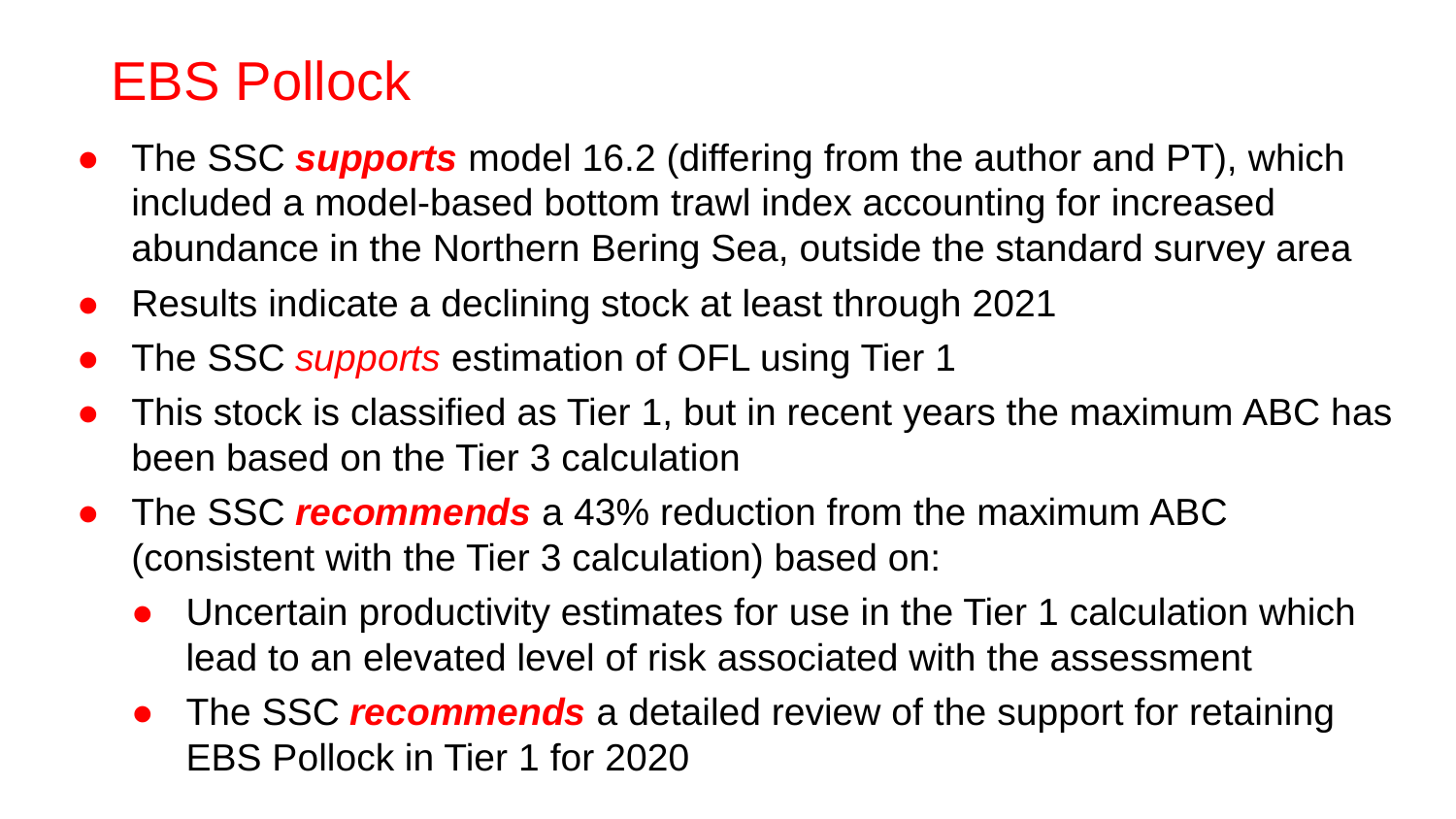#### EBS Pollock

- The SSC *supports*:
	- Continued work to develop a model-based approach to combining the acoustic and bottom trawl surveys accounting for vertical and distributional shifts
	- Ongoing genetic studies to determine the relationship between Pollock in the EBS, NBS and other areas
	- An update on data-sharing, cooperative survey efforts and the potential for joint efforts to assess and manage pollock along the U.S.-Russia EEZ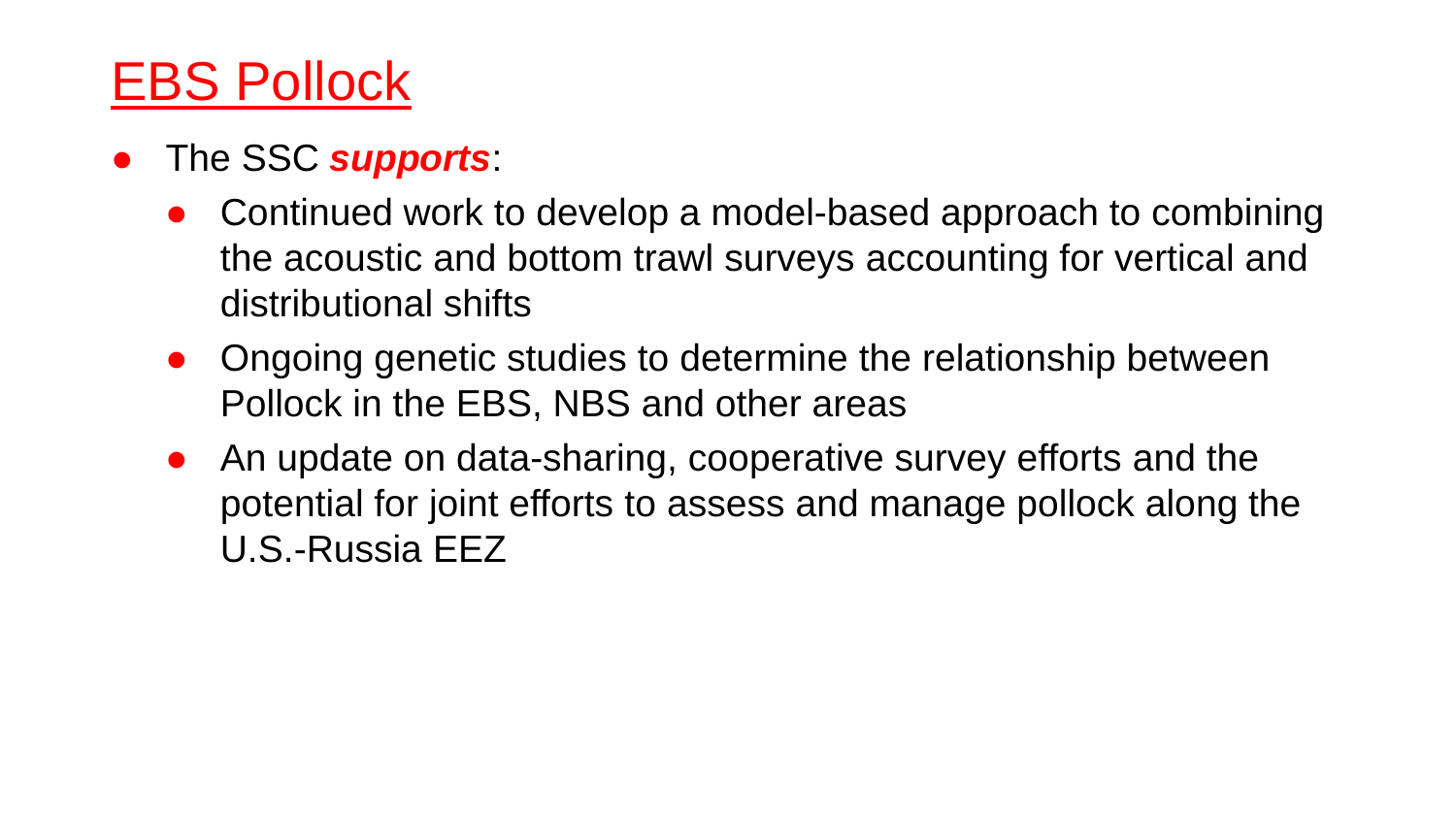### Aleutian Islands and Bogoslof Pollock

#### **Aleutian Islands**

- Aleutian Islands stock remains in Tier 3a based on the partial assessment adding only updated catches in 2019
- The SSC *supports* the author and PT maximum ABCs and OFLs **Bogoslof**
- No assessment for Bogoslof pollock, leading to a roll-over of specifications developed in 2018
- The SSC supports these specifications for the ABCs and OFLs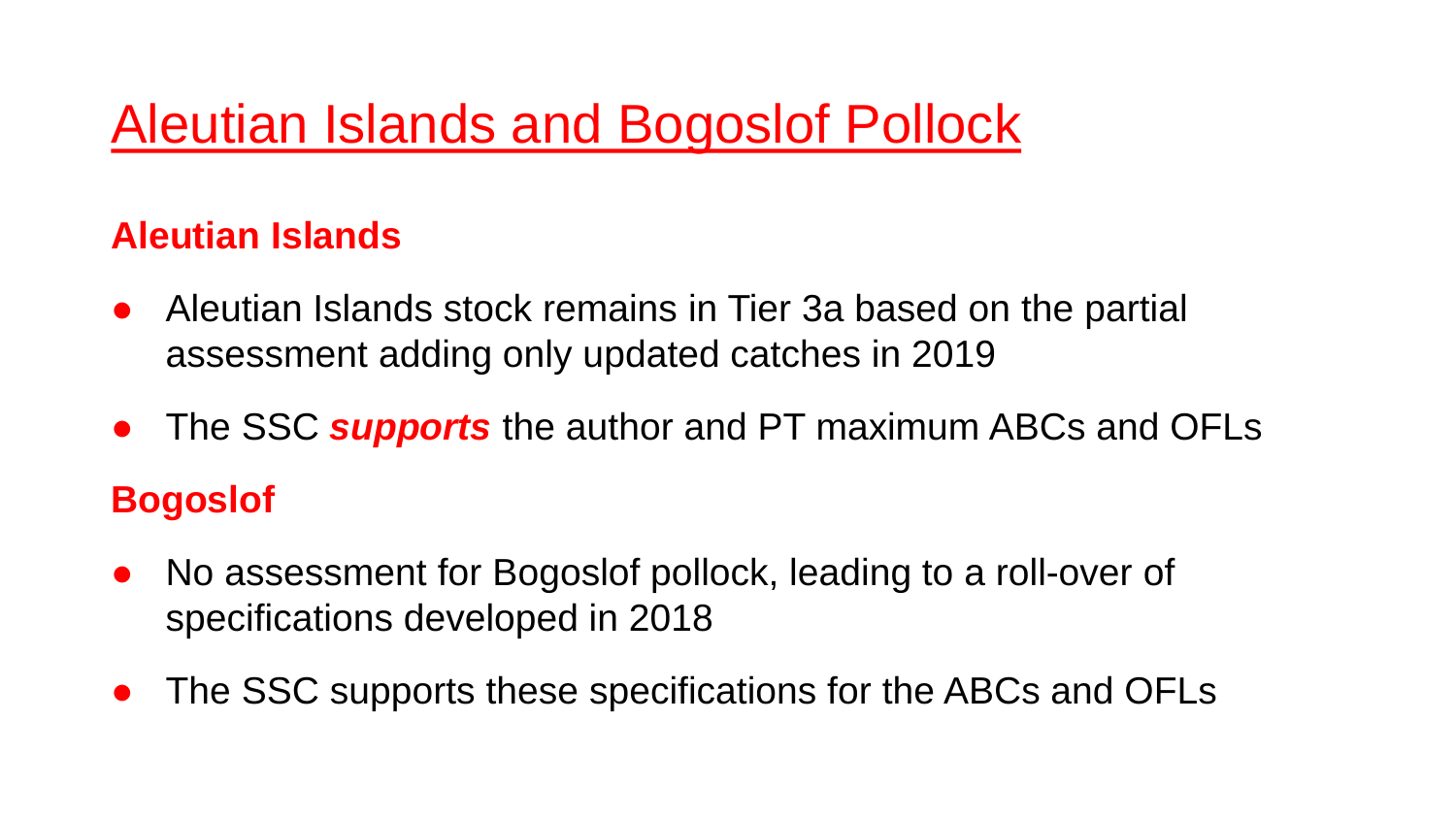### EBS Pacific Cod

- The authors made considerable progress on ensemble models
- The VAST model is now used for estimating and combining indices
- 9 models for the ensemble looked at two issues:
	- 3 stock structure hypotheses regarding NBS
	- 3 levels of model complexity
- Weighted and unweighted model averages applied to ensemble
- The recommended ensemble used a weighting that gave most of the weight to one model (19.12)
- The author and Plan Team also noted that an ABC reduction maybe warranted because of an elevated ecosystem risk of 2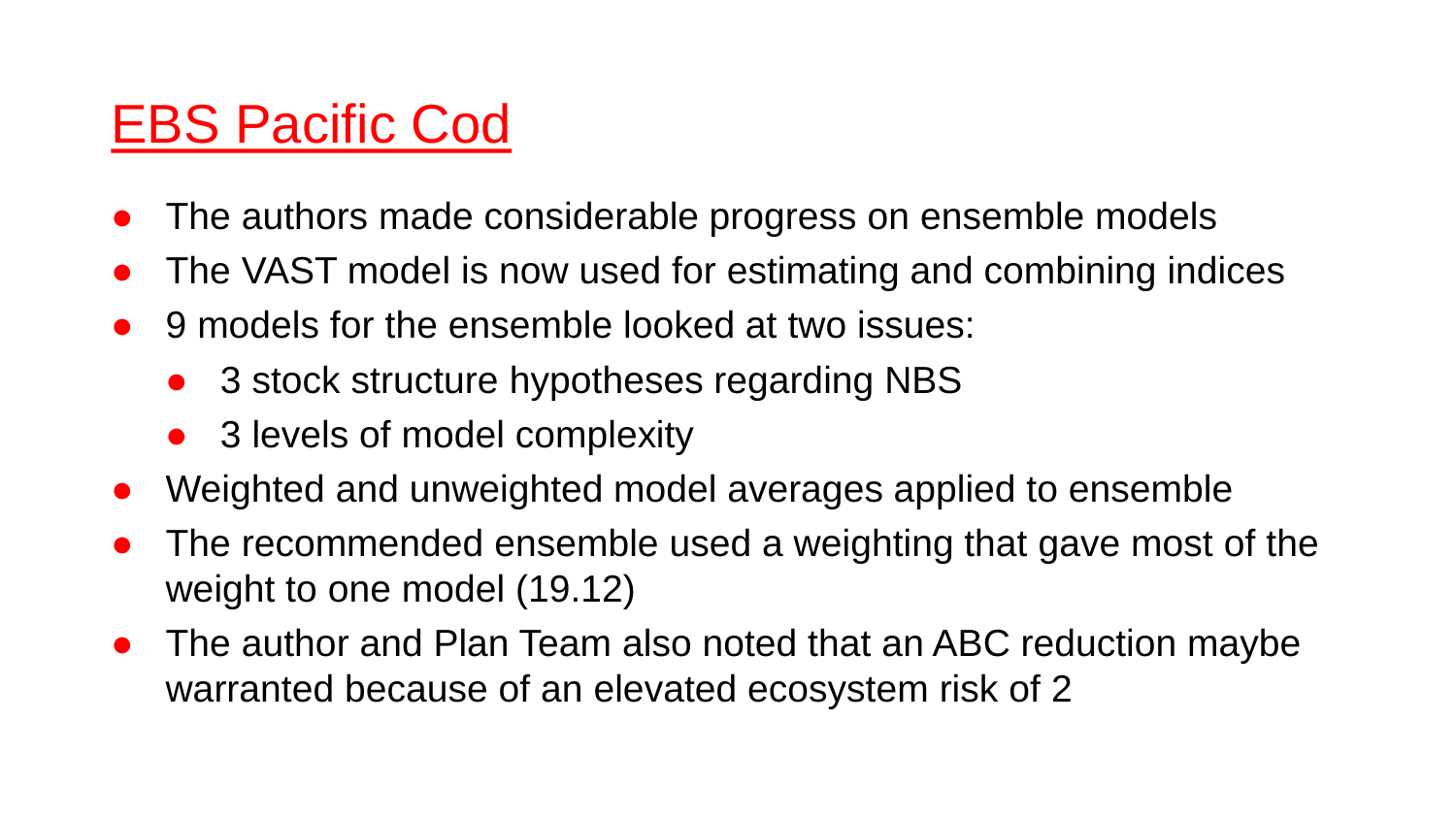#### EBS Pacific Cod

- The SSC **disagrees** with the author and PTs ensemble model; while the SSC appreciates the ensemble, it is not ready for adoption
- The SSC *recommends* a new base model (19.12) that was also the authors' preferred single model
- The SSC *applies* model 19.12 to calculate maximum ABCs and OFLs
- The SSC *recommends* that the ABC be slightly reduced based on:
	- Structural model uncertainty revealed by the ensemble model
	- Concerns over fish movement out of the EEZ and uncertainty about potential higher mortality and lower reproduction in the NBS
- The SSC *applies* the ensemble model as the basis for calculation reductions for 2020 (3%) and 2021 (2%)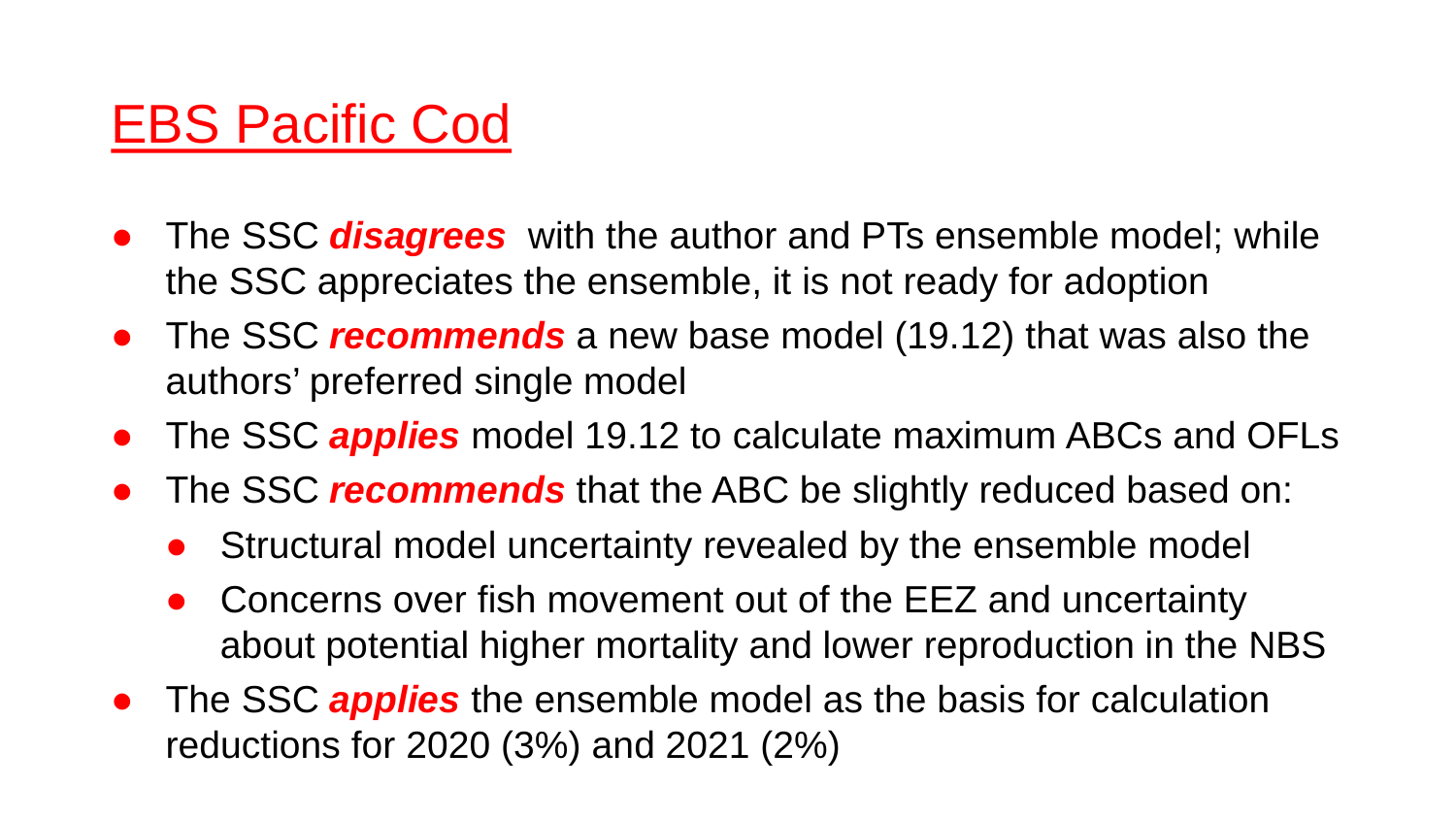#### EBS Pacific Cod

- The SSC *recommends* that the authors focus on continuing to improve Model 19.12 and try to resolve problems with using fishery age compositions
- The SSC *recommends* that future ensemble models consist of a reduced set of models that are diverse in structure and hypotheses
- **•** The SSC **encourages** further investigations into fish movement both analytically and through tagging studies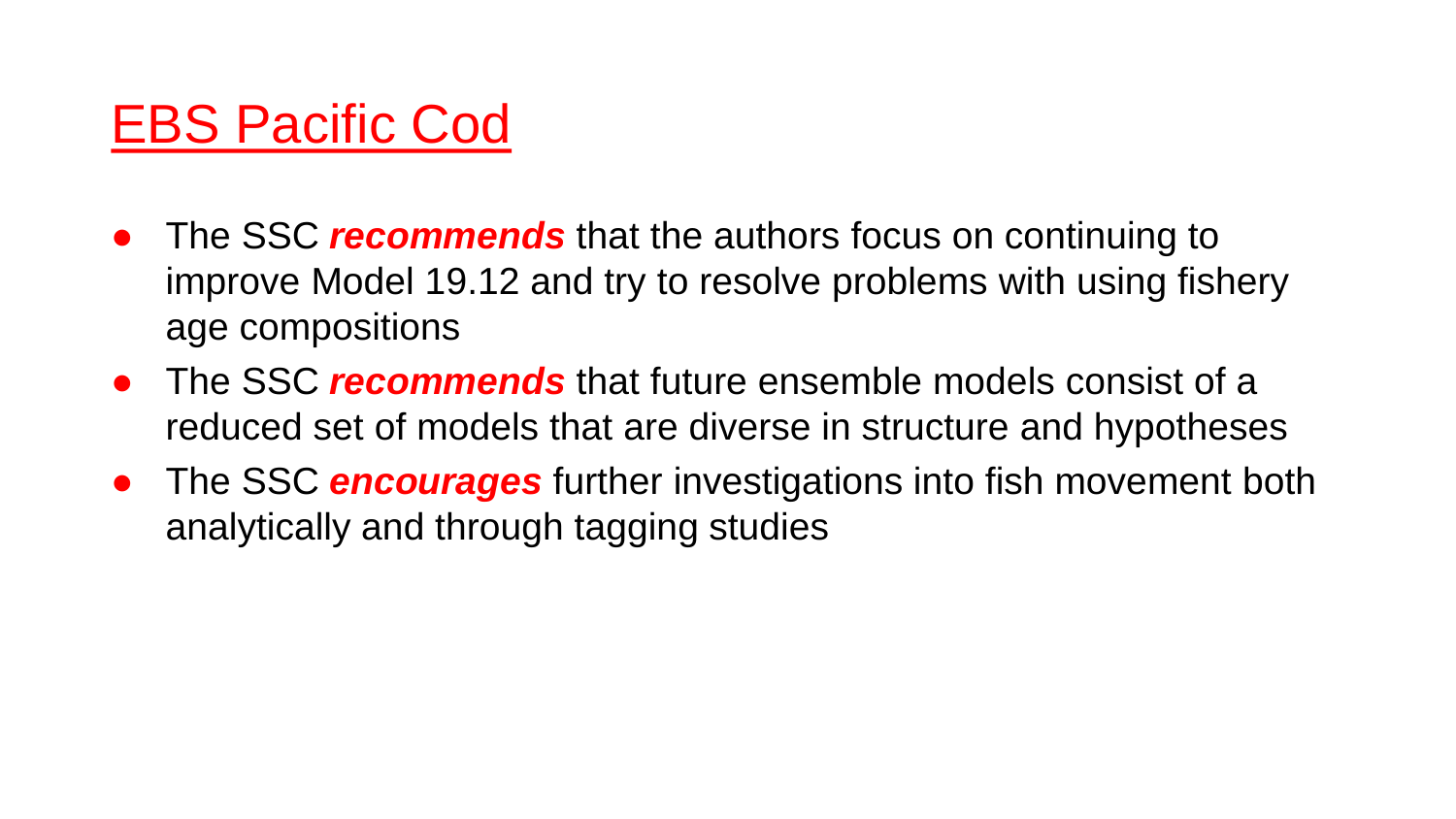#### AI Pacific Cod

- Tier 5 stock, no new survey/no change in numbers
- The SSC *agrees with* the authors recommended ABC and OFL under Tier 5
- The SSC **agrees with** the authors use of a random effects model for ABC area apportionments
- An appendix with several new age-structure models was presented; the SSC was pleased with the progress
- The SSC *recommends* that an age-structured model be presented next year
- The SSC *recommends* authors focus on key parameters in the model (maturity and natural mortality)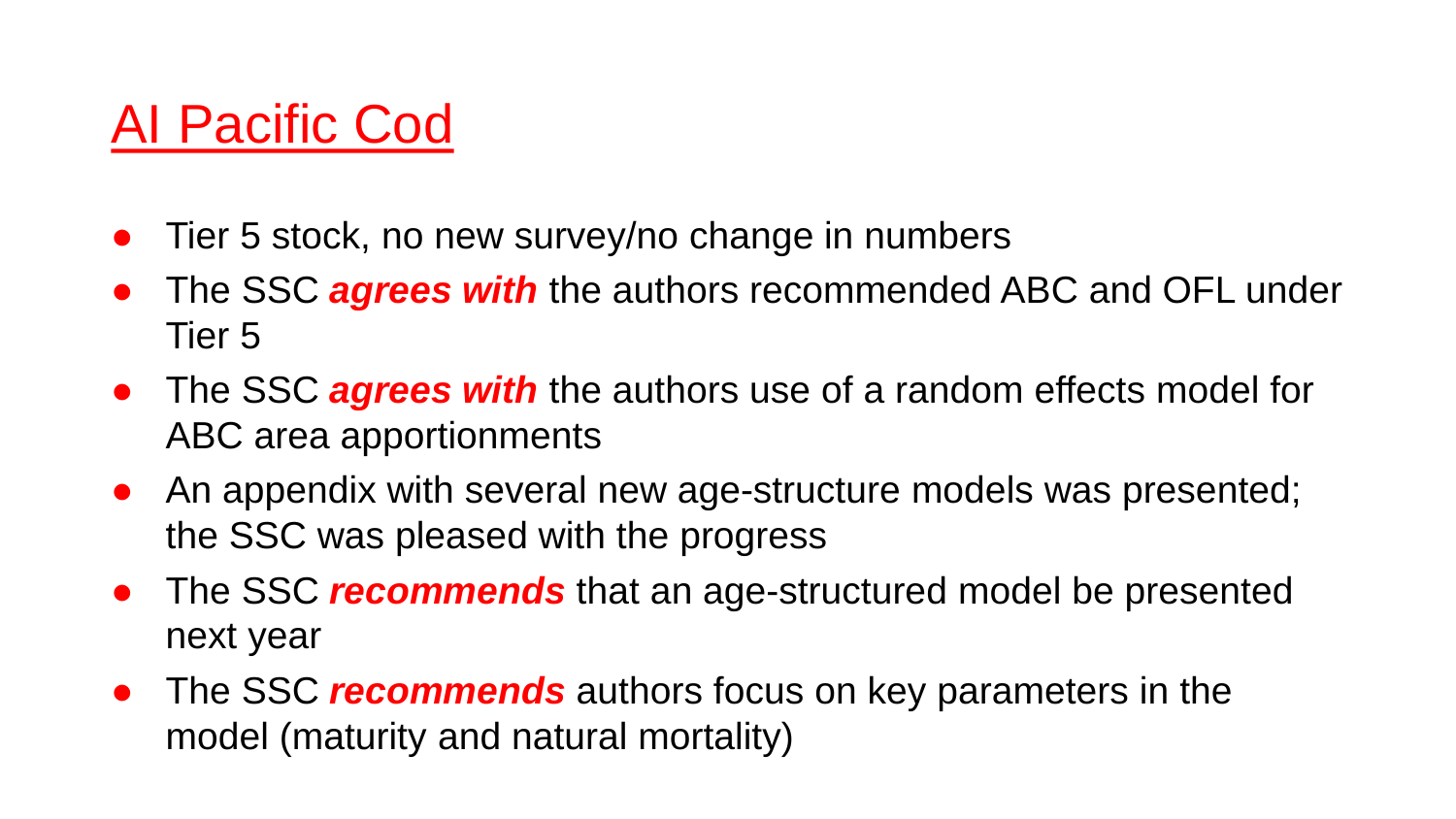### C1 BSAI Yellowfin sole

- Tier 1a assessment that uses survey mean bottom temperature and survey start date as covariates for survey catchability
- Projected female spawning biomass is well above  $B<sub>msv</sub>$
- Slow decline in spawning biomass (approximately 6% per year) since 1985
- The SSC **supports** the PT choice of the base model from last year with updated data
- The SSC *supports* PT recommended OFLs and maximum permissible ABCs
- Model with sex-specific natural mortality is in development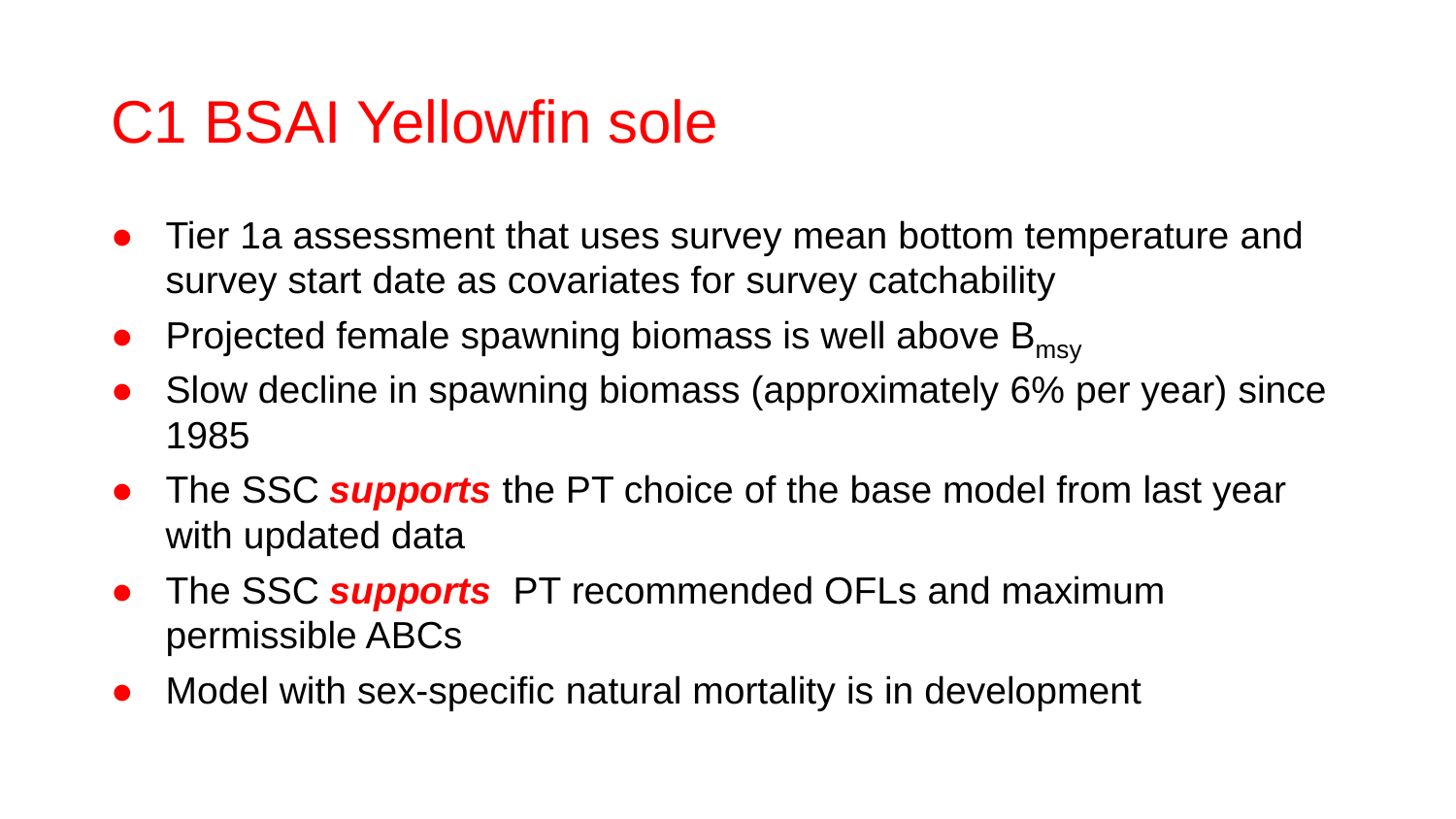### Alaska Plaice

- A full assessment was conducted for 2019; no structural changes to model; the model uses updated fishery and survey information
- SSC agrees with the PT-recommended OFLs and ABCs
	- Stock is in Tier 3a
- 47% of the survey biomass resided in the NBS in 2019
	- SSC recommends investigation of length, sex, and genetic composition in the NBS versus EBS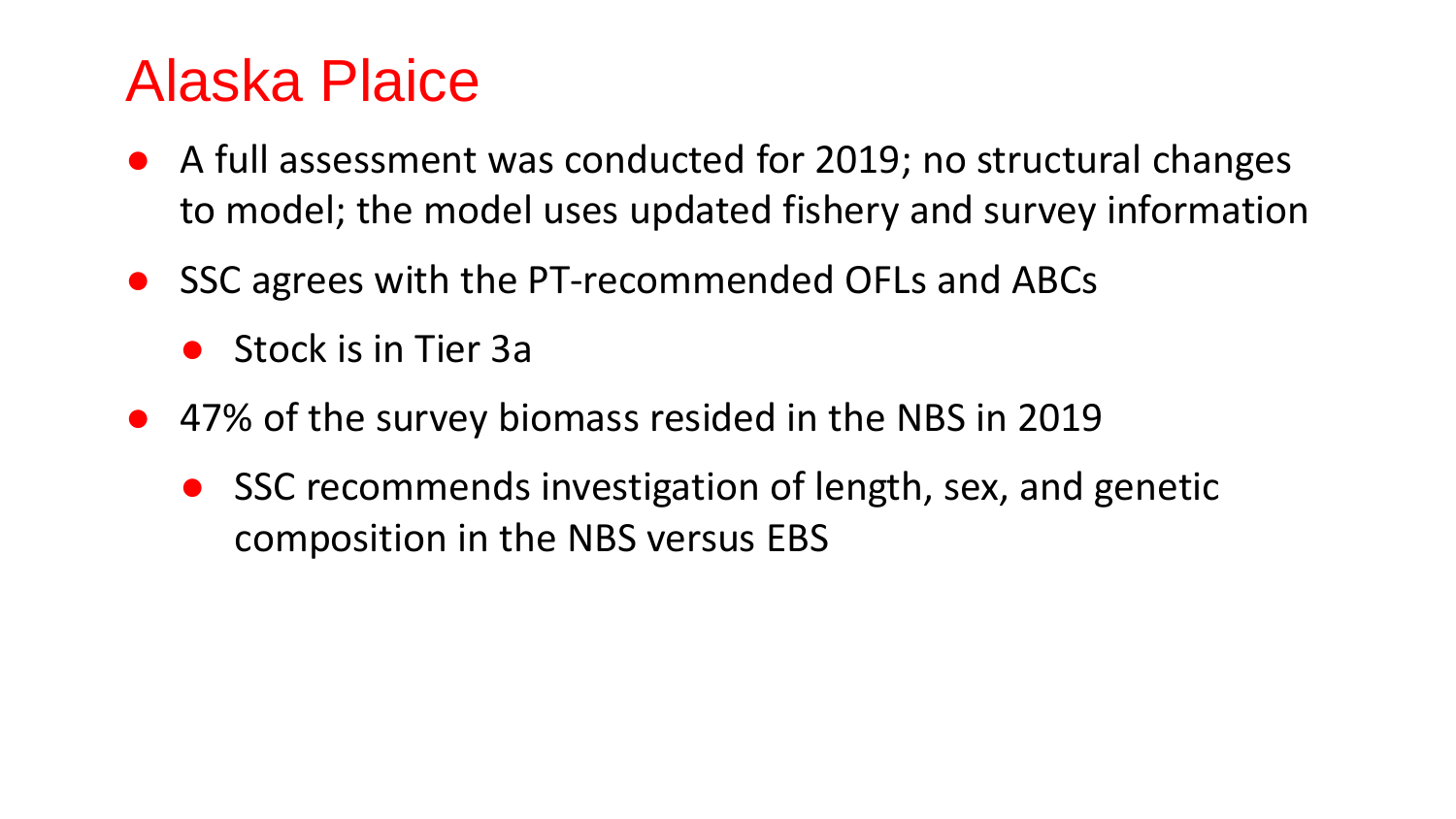### BSAI Flathead Sole, Greenland Turbot, Kamchatka Flounder, Arrowtooth Flounder, Northern Rock Sole

- All partial assessments
- Rock sole is tier 1; all other assessments are tier 3
- Projections were updated with 2018 final catch estimates and preliminary 2019 catch
- The SSC accepted PT-recommended OFLs/ABCs
- Greenland Turbot: The SSC supports PT recommendation to evaluate the importance of the slope survey to this assessment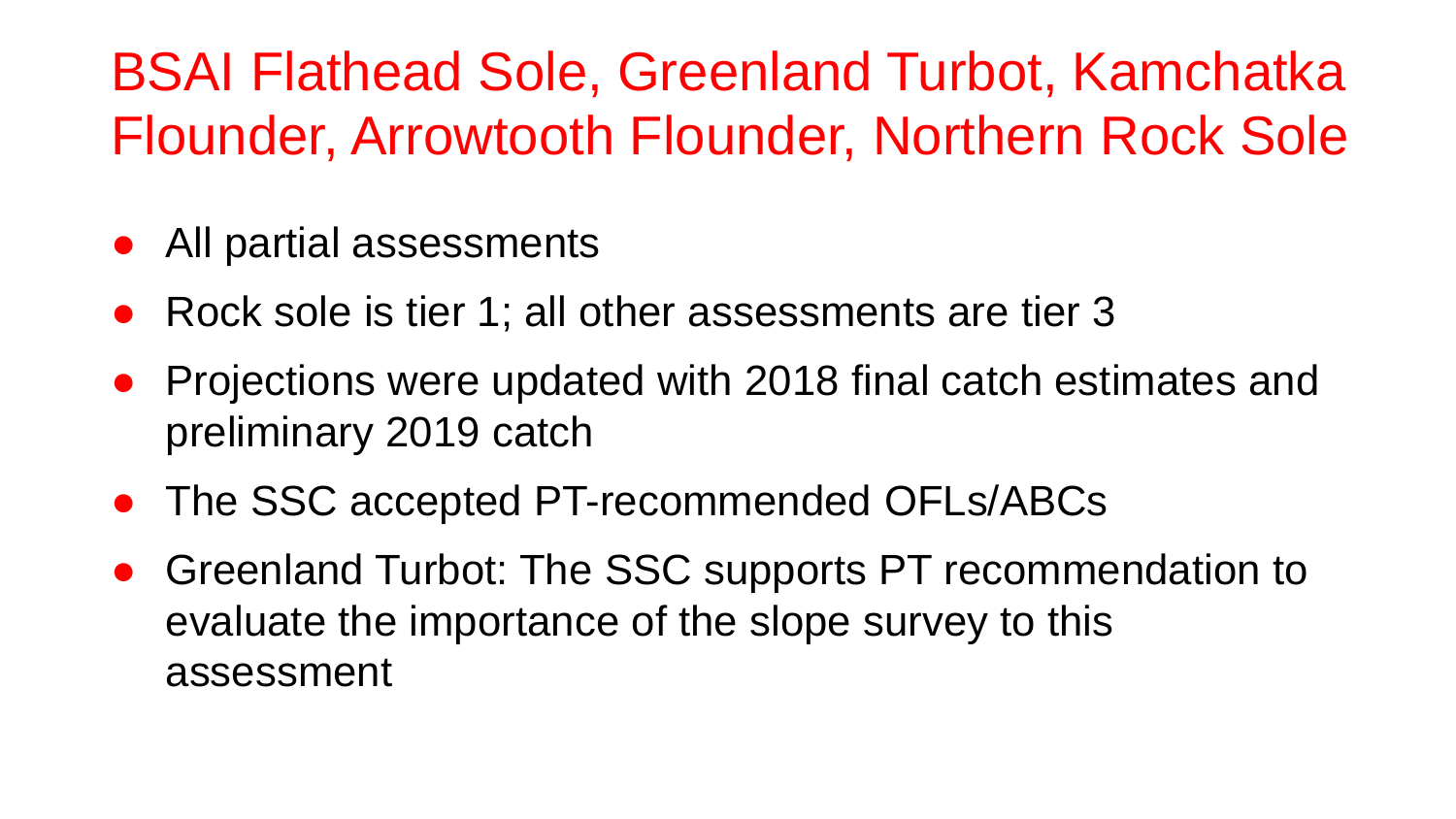## Northern Rockfish

- The SSC **supports** the 2020 and 2021 northern rockfish ABCs and OFLs recommended by the author and the Plan Team
- The SSC *requests* that further clarification be included regarding the extent to which the concerns listed in the Risk Table are addressed in the assessment and Tier status of this stock
- The SSC *concurs* with the Team's recommendation that the author work to address the issues concerning the restrictive priors on key parameters in the model, explore alternatives for estimating survey selectivity, and to explore global age-length keys that are weighted by area-specific abundances.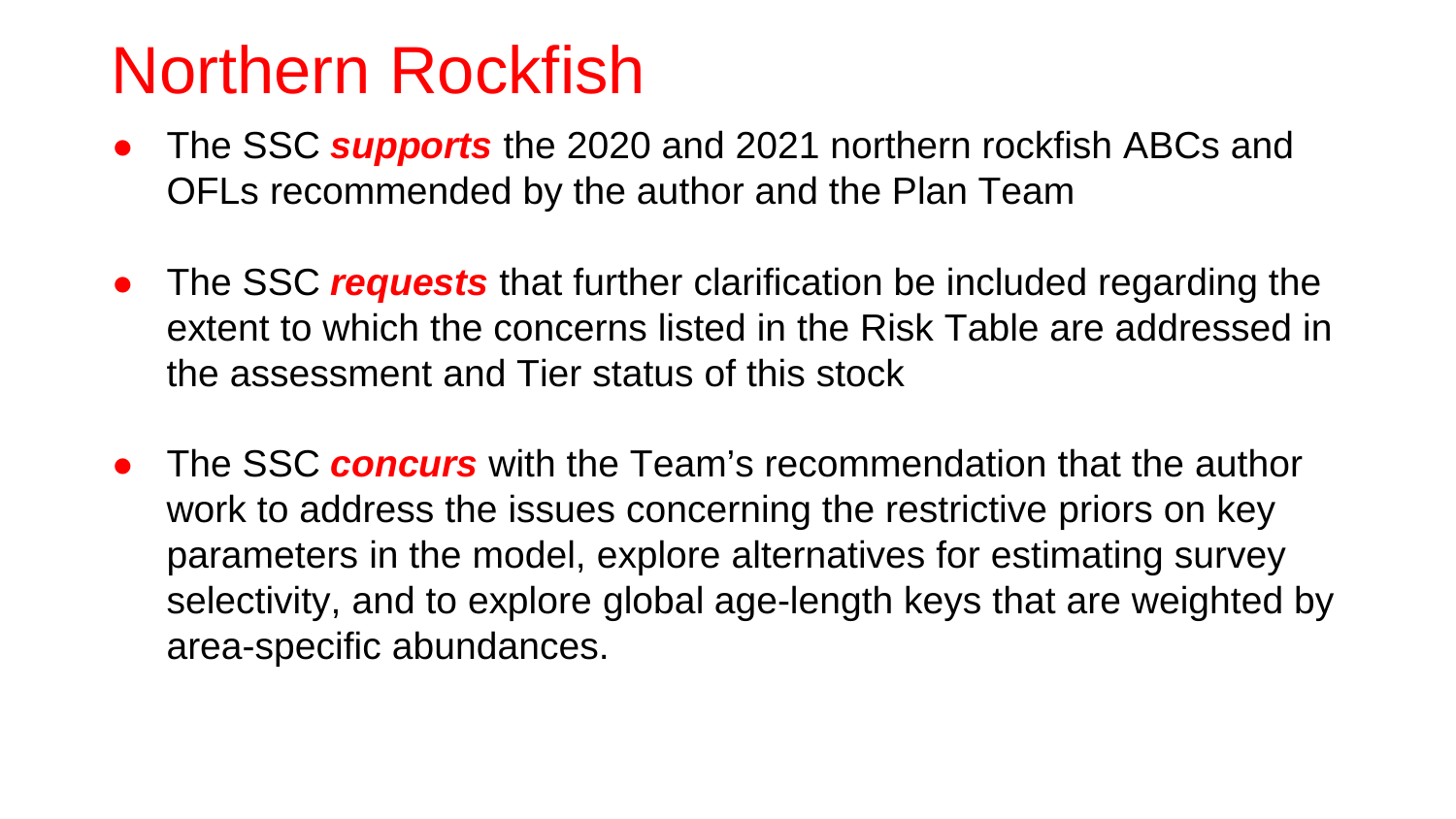# BSAI Pacific ocean perch

- This was a partial assessment with updated input data
- The SSC *supports* the 2020 and 2021 Pacific ocean perch ABCs and OFLs recommended by the assessment author and the Plan Team.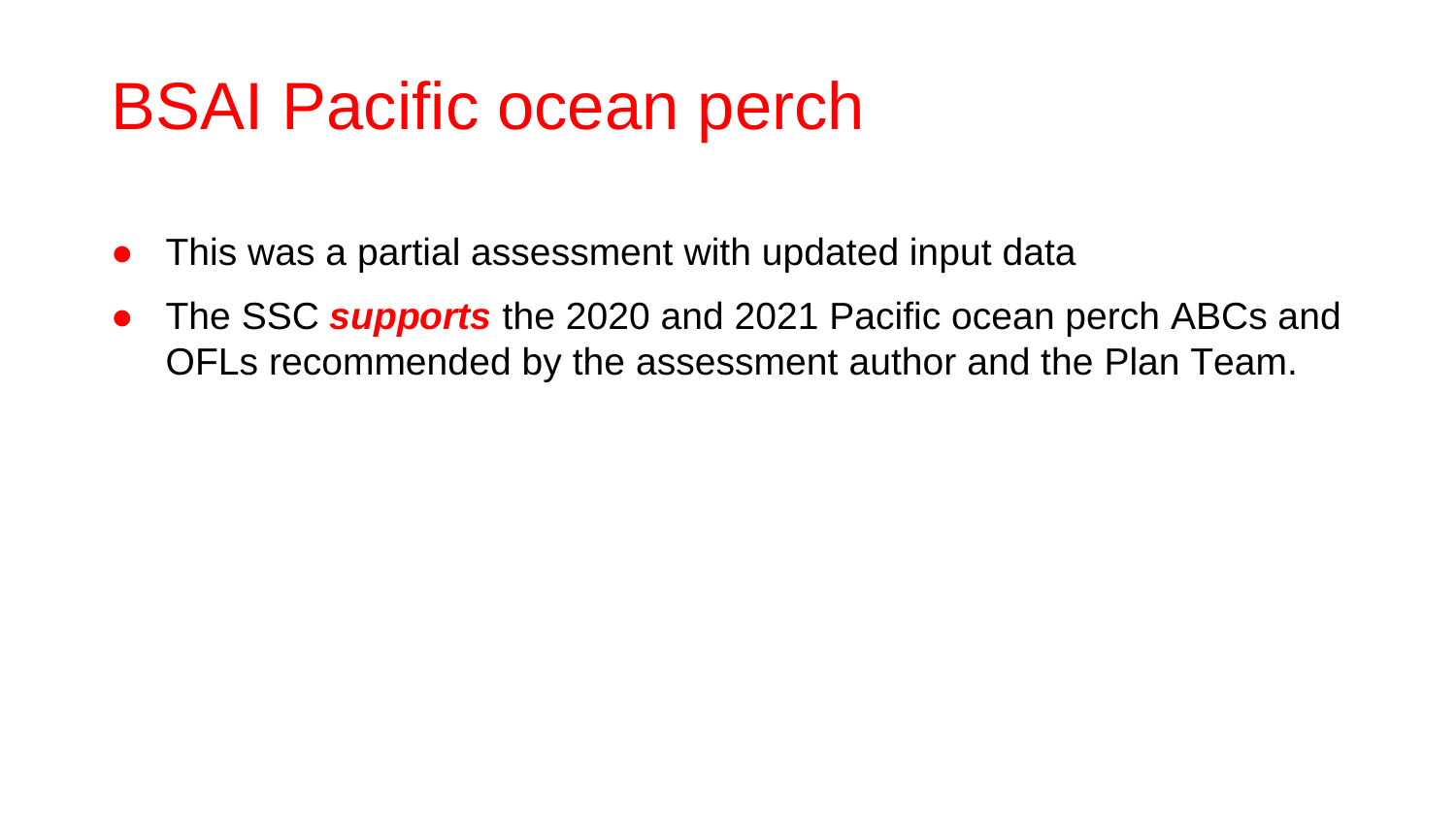# BSAI Blackspotted/Rougheye

- A partial assessment was conducted on Blackspotted/rougheye rockfish
- The SSC *supports* the 2020 and 2021 blackspotted/rougheye complex ABCs and OFLs recommended by the assessment author and the Plan Team
- The SSC *noted* that overall exploitation rates were low, but that the maximum subarea species catch (MSSC) was exceeded in the WAI again in 2019 despite fishing industry efforts to actively avoid these species in the POP fishery
- The SSC *requests* further exploration of potential increases in the abundance of small fish in the WAI which may be driving high fishery encounters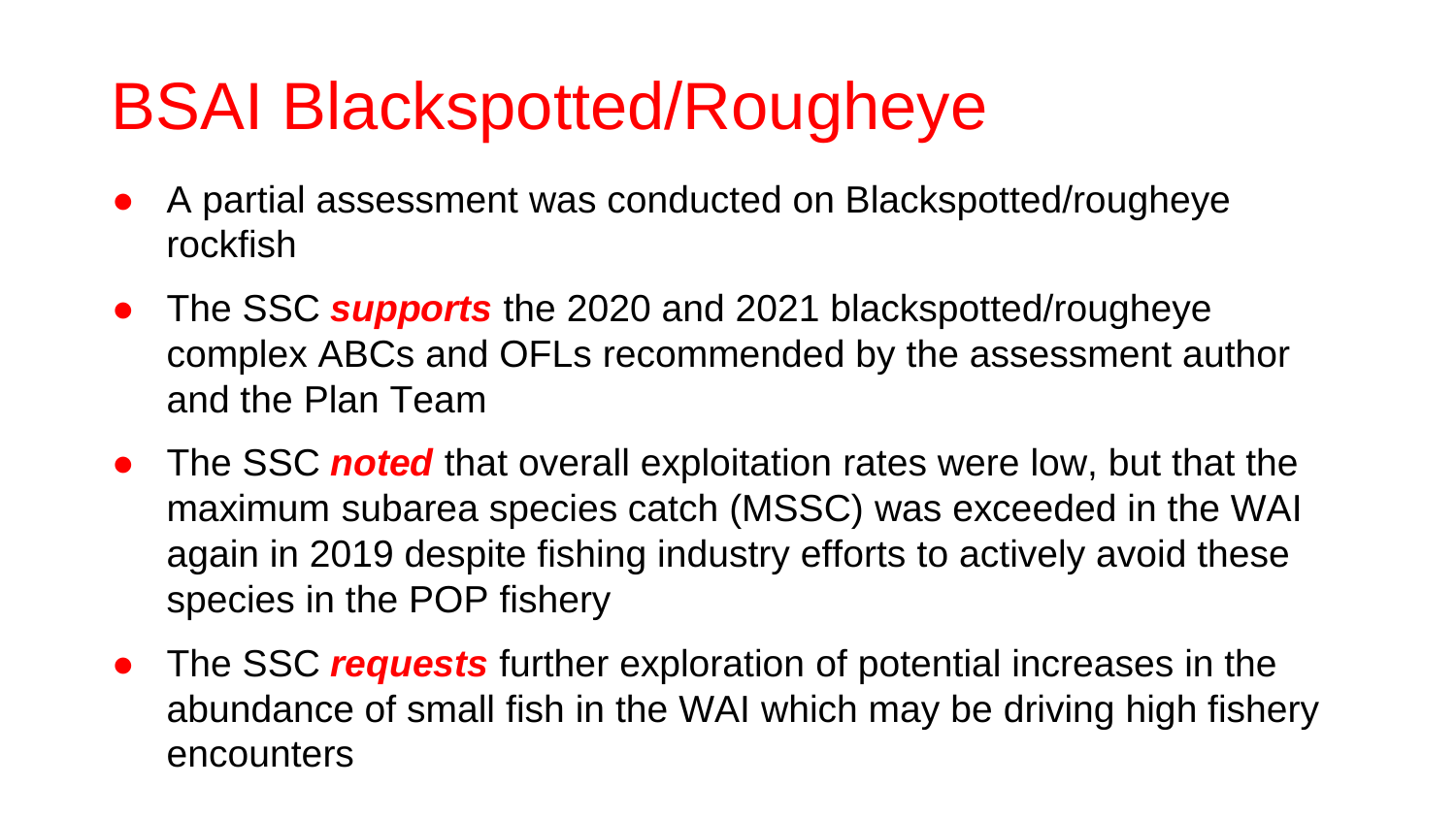### Atka Mackerel

- No new models were presented for consideration, but numerous data series were updated; this remains a Tier 3b assessment
- For full assessment in 2020 authors are preparing an ESP, a new method for area apportionment, and an evaluation of VAST for estimating biomass in non-survey years
- All risk matrix categories were scored as 1; the SSC *agrees with* the use of maximum ABC
- The SSC agrees with the authors and PT to use Model 16.0b for deriving OFLs and ABCs for 2020 and 2021
- The SSC concurs with the authors and PT and *recommends* the use of 4-survey weighted average for area apportionment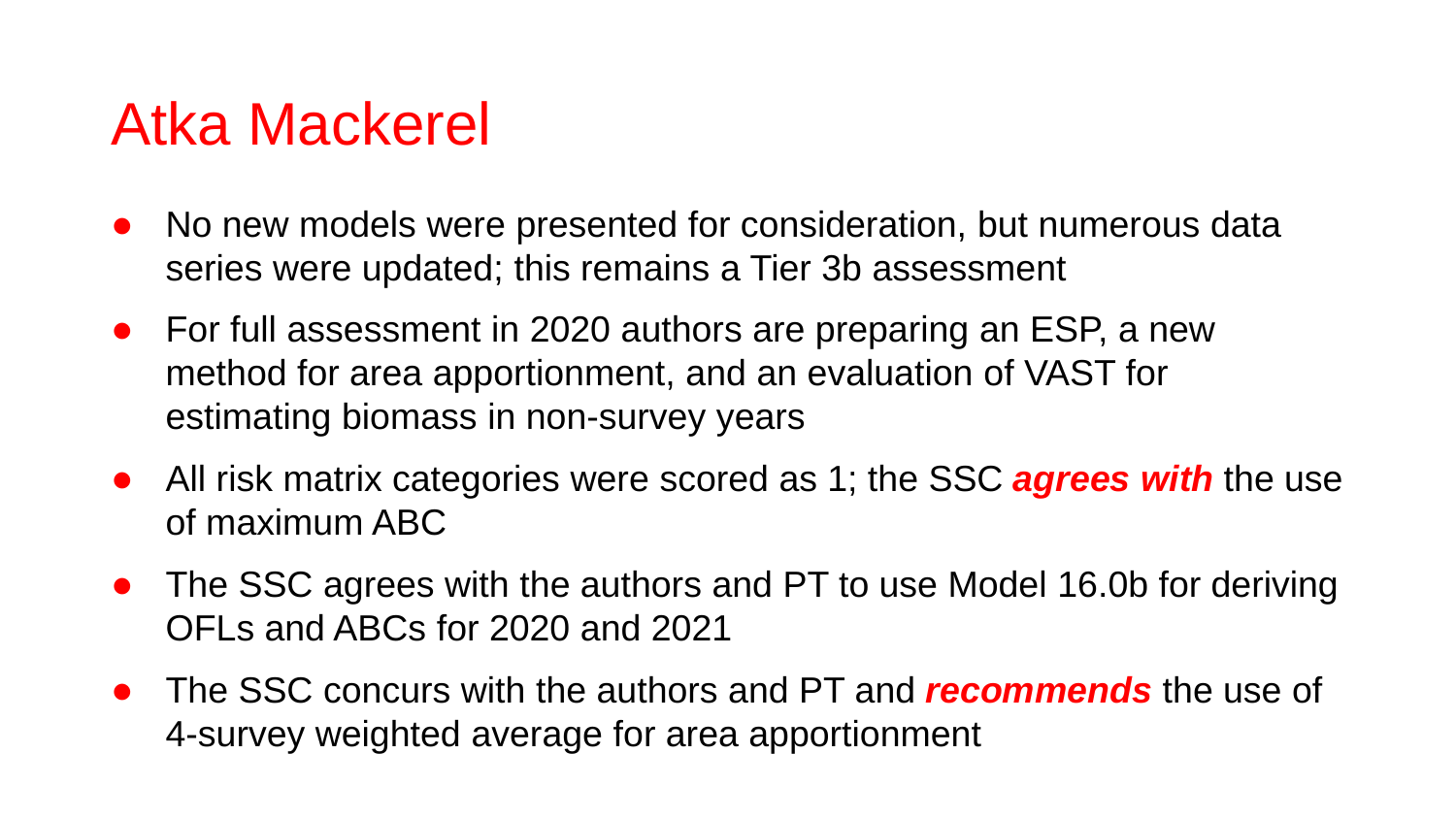### **Sculpins**

- Partial assessment, Tier 5
- Random effects model was re-run with 2018 AI survey data and 2019 EBS shelf survey data
- Estimated total biomass for BS shelf for 2019 higher than 2017 (230,291 t vs. 171,760 t)
- The SSC *accepts* the OFL and ABC as proposed by the authors and Plan Team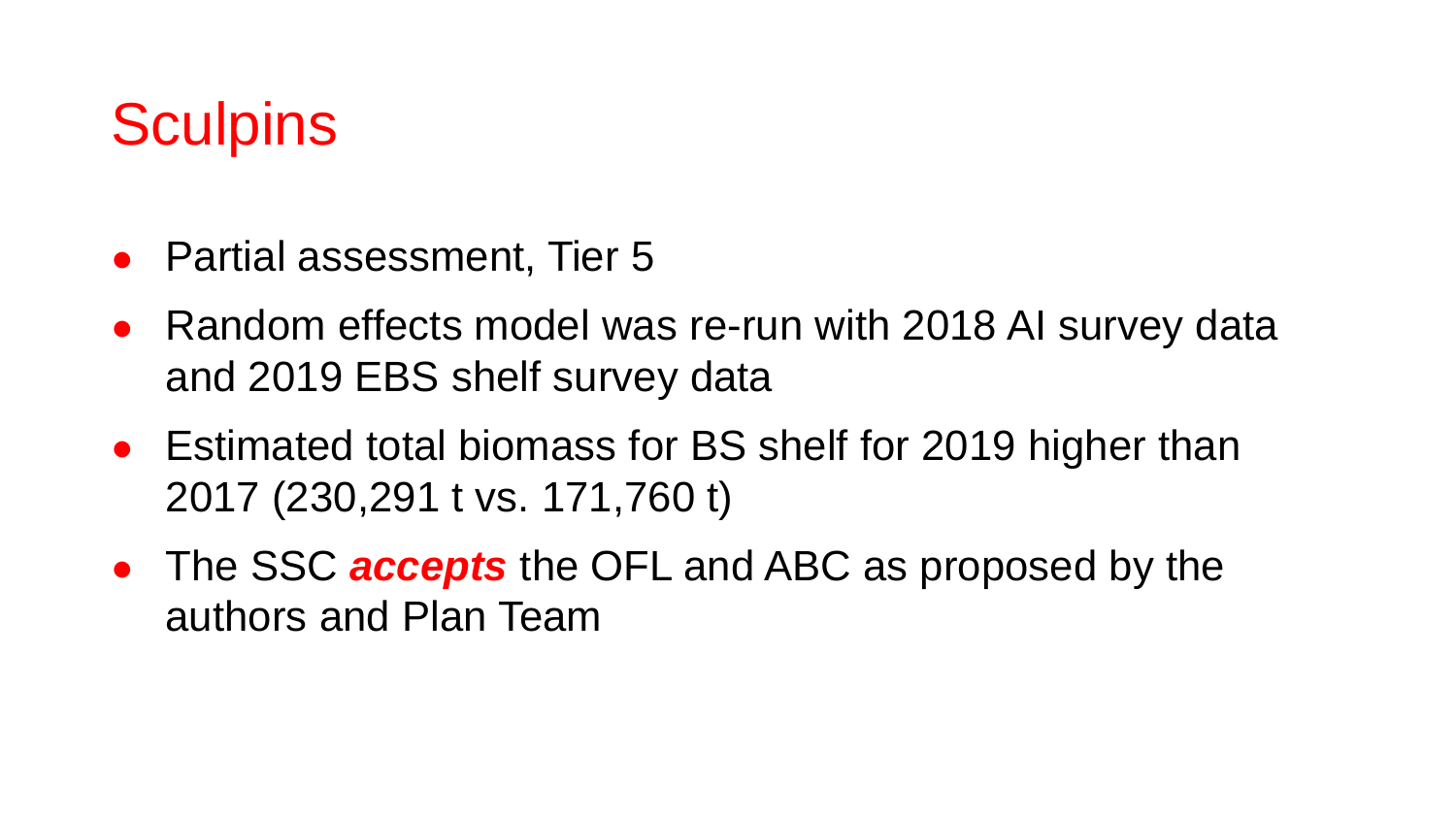### Skate Complex

- Partial assessment
- Alaska skate projection model with updated 2018 catch data, preliminary 2019 catch estimates, and 2019 EBS shelf bottom trawl survey biomass estimates
- Managed as complex: Alaska skate are Tier 3, all other skates are Tier 5
- OFLs and ABCs are the sum of Tier 3 and Tier 5 assessments
- The SSC **accepts** OFLs and ABCs, as proposed by the authors and Plan Team